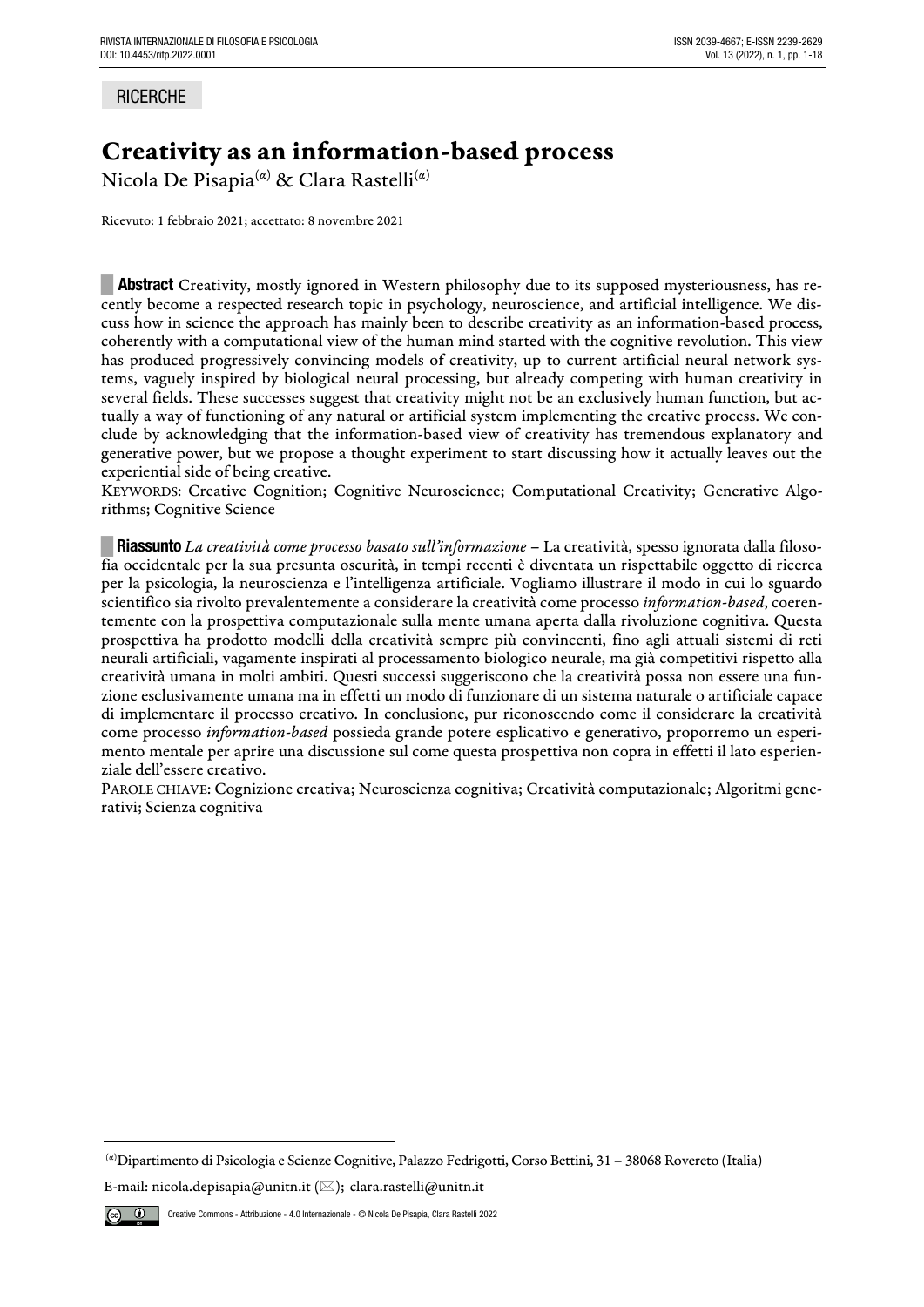#### **█ 1 Introduction**

IT IS OFTEN SAID THAT the quintessence of humanity, as well as the fountainhead of human civilizations, is our ability to be creative. Works of art, science, technology, even social organizations are all the product of our ability to think and make things that are new (i.e., original and previously unseen) and valuable (i.e., good, useful, beautiful, etc).<sup>1</sup> Creative thinking has also been shown to play a crucial role in everyday problem solving.<sup>2</sup> Thus, it is not surprising that creative capacities have been acknowledged as one of the most important skills of the 21st century.<sup>3</sup> Despite the significance of this ability to human progress, we still seek a critical grasp of what creativity is and how it works.

Specifically, can creativity be described as a function of the human mind, as modern cognitive approaches do for perception, movement, or memory? In addition, if it can be described as a process, does it have to be an inherently human process, requiring life and self-consciousness (however we define those terms)? Alternatively, can we conceive of creativity as a *modus operandi* that could be found also in non-human systems, such as an information processing system (e.g., a computer, or a network of computers)? Is the evolution of the species on Earth the product of a fundamentally creative process that can explain their breathtaking and beautiful variety? Perhaps there is even an impersonal creative force pushing the entire Universe, which brings to the generation of the infinite types of planets, stars, galaxies (only to mention the visible objects) that populate the Cosmos as we know it?

In this article, we show how the view that creativity is an information-based process that can emerge in natural and artificial systems is the dominant one in Westernized societies. The current models of creativity revolve around the idea that creations emerge from fundamentally repeating patterns and processes, which have some resemblance in the competition/cooperation relationship between a disruptive principle (which brings novelty) and an ordering principle (which evaluates). Progressively, creativity has come to be viewed as a not uniquely human or human-like (like in a creator god or a demiurge) capacity, but as a process that can emerge out of any system, be it brain networks, artificial neural networks, or DNA interacting with changing environments.<sup>4</sup>

We first describe creativity as an informationbased process from the point of view of cognitive science. We then discuss some of the aspects linked to the measurability of creativity, which is a necessary condition to test the scientific hypotheses and models. We then move on to illustrate the most updated neuroscientific hypotheses and a description of the core features of the brain networks involved in creative thinking. We then describe some of the most recent computational approaches in *Artificial Intelligence* (AI), and how they are deeply revolutionizing the field of creative computation, with an effect also in the world of Arts. This progress in scientific and technological understanding is slowly bringing us – as a society – to the view that a creative algorithm is not an oxymoron, but instead as a functional procedure. We discuss some of the societal, ethical and philosophical consequences of these advancements in the understanding of creativity as an information-based system process. At the end of the article, while we acknowledge that this information-based view of creativity has been very successful in industrialized society, we propose a thought experiment to start discussing how it actually leaves out the experiential and first-person aspects of being creative.

## **█ 2 The creative process: from a source of divine inspiration to the object of scientific research**

Interestingly enough, the rational investigation of creativity as a process that can be described is a very recent enterprise, while in the past it remained untouchable and sacred. In ancient Greece, Plato in *The Republic* wrote that poetry is made not by knowledge, but instead by divine inspiration by the Muses, thus somehow externalizing the power of poets. On the contrary, Aristotle in his *Poetics* underlined the various rational means by which the poets reach their goal of emphatically inducing emotions in the audience through their verses. After centuries in which creativity has been mostly ignored, with some exceptions in the Renaissance, we jump to the XVIII century in Germany, when Immanuel Kant described in his *Critique of the power of judgment* the conditions for creativity of geniuses via imagination, which – in line with Plato – he still interpreted as an obscure process that cannot be taught and does not follow rules, thus remaining fundamentally mysterious, even though he highlights its role in the formation of meaning.

A few years afterward, Arthur Schopenhauer, still writing about geniuses in his *The world as will and representation*, acknowledged their need for technical abilities, but he underlined that important increases beyond the ordinary were possible thanks to a disposition for madness. Of the few Western philosophers who did attempt to describe the creative process, a rather powerful depiction can be found in Friedrich Nietzsche. In his *The birth of tragedy*, he saw creativity as arising through the workings of two conflicting divine forces: the Apollonian and the Dionysian. The Apollonian is rationality, intellect and sobriety, while the Dionysian is irrationality, vitality and passion, even to the point of deriving these prop-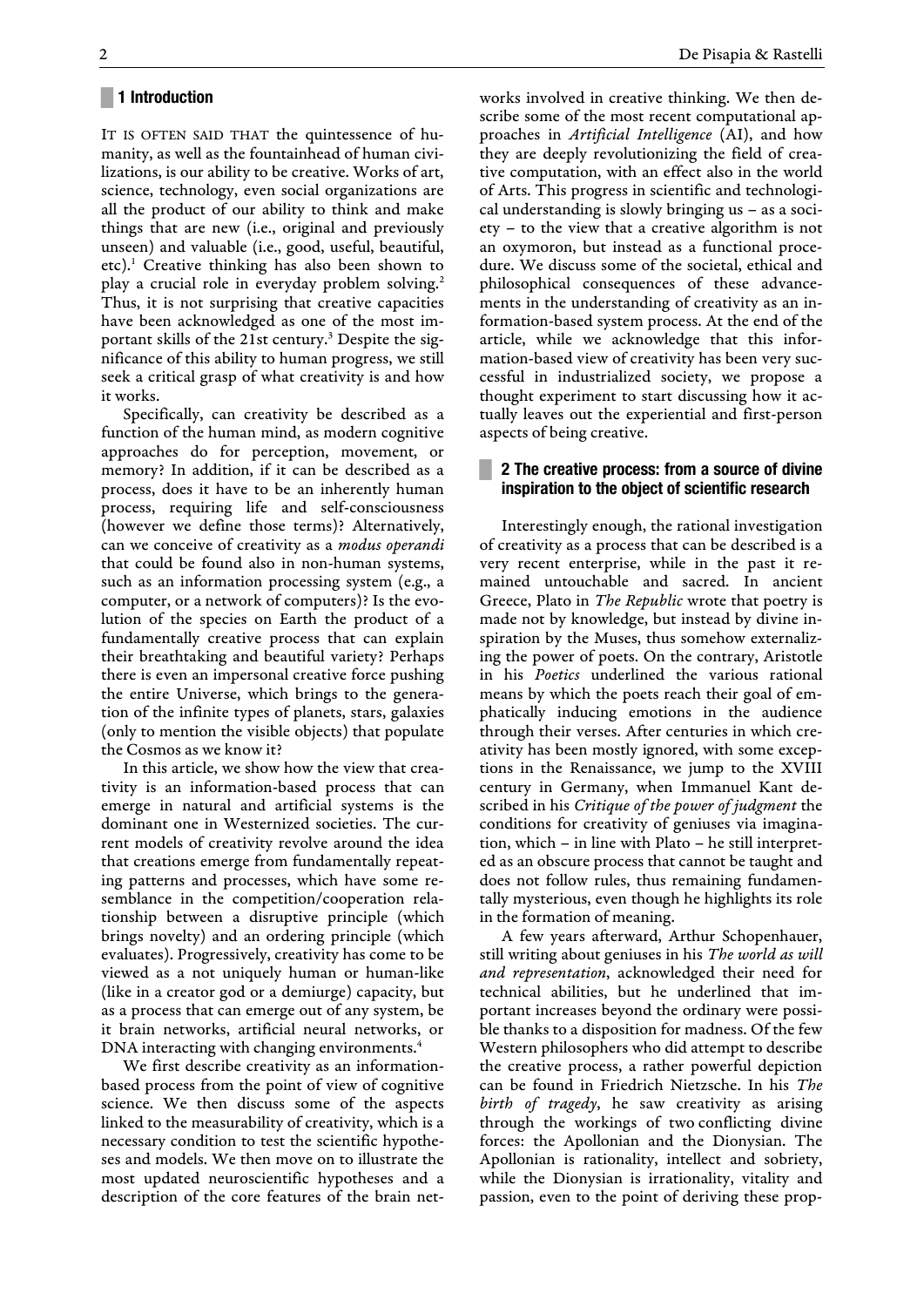erties by substance-induced intoxication (from wine, for example). The first represents the forces of Order, the second the forces of Chaos. He thought that creativity came out of the meeting and the balance of the two, as magnificently depicted through in the tragedies of ancient Greece.<sup>5</sup>

Scientific research on creativity has emerged only as a relatively recent field of interest in psychology and neuroscience, after the cognitive revolution in the 1950s. In the cognitive approach that emerged in those years, and very much alive today, human beings interact with the "real world" only through the processing of information mediated by sensory input, and the study of cognition consists in building information-based models and systems that attempt to describe all mental functions as the product of information processing, that structures, interprets and storages data in neural a well as artificial systems. The cognitive revolution bridged the gap between the physical world and the mental world with a theory that explains the mind in terms of information, computation and feedback which are implemented in physical systems.<sup>6</sup>

This revolution began to deeply change the view of creativity, starting to rip off the halo of mystery around creativity, and on the contrary, igniting scientific research on this elusive concept. Creativity research has been, since the start, mostly divided into the contextualized evaluation of creative ideas (or artefacts) after their generation on one side, and the research on the creative process itself on the other. The rational attempt to describe creativity as a cognitive process, and to find empirical evidence in psychological and neuroscientific experiments, paves the way to the idea that also computing machines can be creative, while leaving aside the issue of whether subjectivity is a necessary condition for creativity. The question of whether a computer can really be creative remains open, as well as whether it even makes sense to say that an automatic and pre-programmed system can produce new ideas, original prototypes, novel artefacts, or even works of art.<sup>7</sup>

To answer these questions, computational creativity has become an emerging branch of AI that places information processing at the center of the creative process. Computational creativity investigates automatic systems that produce novel artefacts including poetry, visual arts, architectural projects, business and financial service designs, and progressively more objects or ideas that we would consider creative.<sup>8</sup>

To better clarify what it means that creativity can be described as an information-based process, we can refer to the well-known three levels of description of the neuroscientist David Marr.<sup>9</sup> To describe the process of vision, together with Tomaso Poggio, he put forward the idea that any information processing systems can be analyzed at three distinct levels:

- 1. A computational level: what does the information system do. At this level, we answer the questions of what problems it solves, and why it does these things.
- 2. An algorithmic level: how does the information system do what it does. At this level, we answer questions like what representations does the system use, or what processes does it employ to construct and manipulate the representations.
- 3. A physical level (also called implementational): at this level, we ask how the information system is physically realised.

Among the limitations of this distinction, it is useful in differentiating the various levels of analyses, avoiding possible confusions. If we apply this distinction to creativity, we see that we can ask three different types of questions:

- A. The computational level of creativity: what does a creative process do?
- B. The algorithmic level of creativity: how does an information system do to create?
- C. The physical level of creativity: how is the creative information processing system physically actually implemented?

The first question concerns a general description of creativity, and it can be discussed within human cognition, but it should be general enough to be applied to any information processing system, independently of whether it is a human brain, a rule-based computational system, an artificial neural network, or more in general, any region of the universe (mechanical, electrical, chemical, biological, etc.), which takes a sequence of enumerated symbols or states (information) and is capable of processing it (transforming) into another form.

The second question concerns the actual algorithmic ways in which the system is creative, and thus it can be a description of the specific processing of the interaction between human brain networks, or instead, a definition of an artificial neural network and so on that performs the computational aspects of creativity.

The third question concerns the actual physical implementation, and therefore how the creative algorithm is implemented with actual biological neurons, or how the artificial neural network is processed in the electronic circuits of a computer.

In the next sections we discuss some of the different information-based descriptions of creativity, and support the idea that they are all pointing to the same basic underlying process, described at different levels (as defined by Marr). In particular, we describe cognitive theories (section 3) that answer the question of *what* creativity does (Marr's level A); but these theories are not specific or de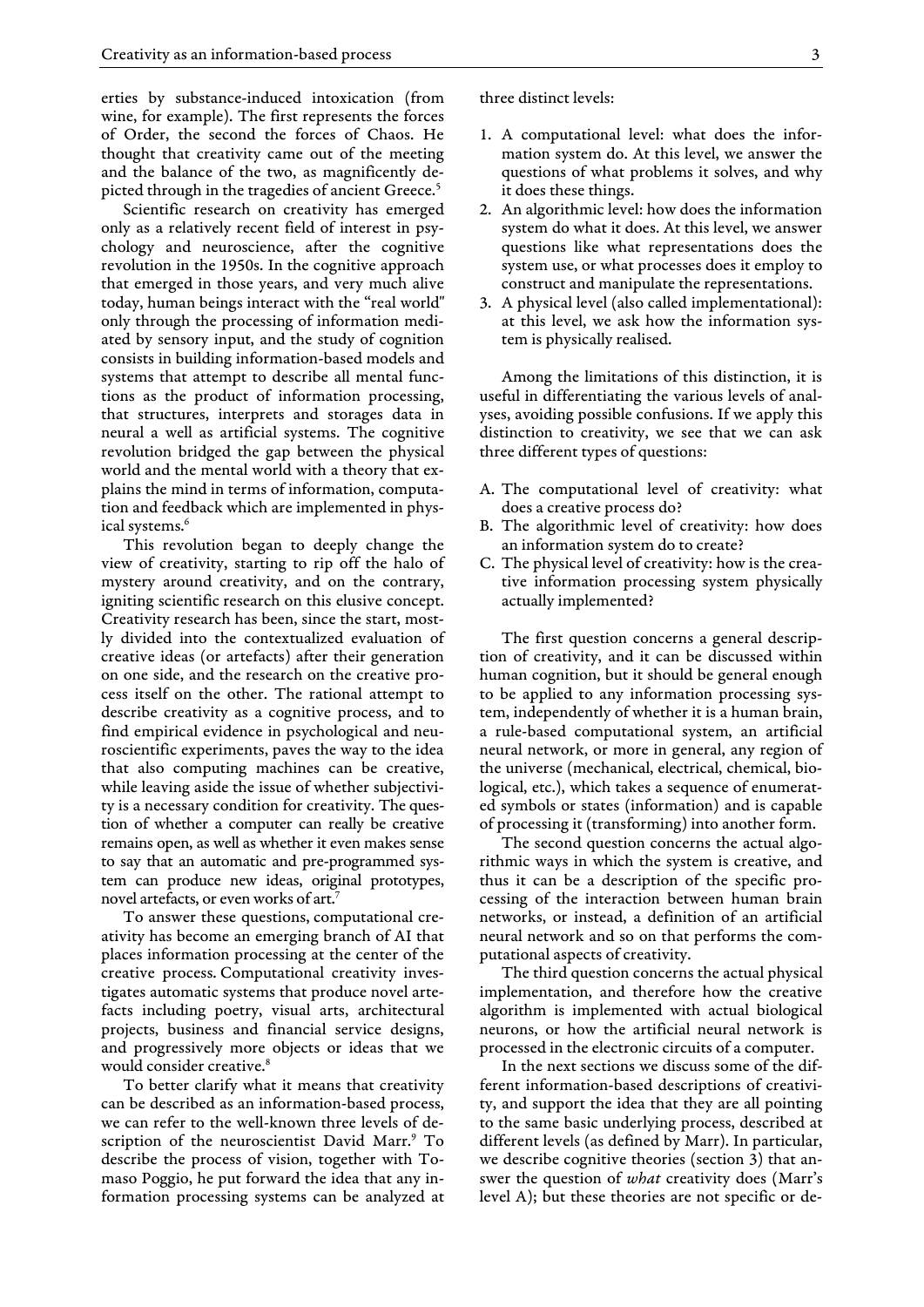tailed enough to give an explicit description of *how* the human cognitive system is creative. To find such a fine grain description of the creative process we must refer instead to the computational models (section 5), which answer the question at the algorithmic level (Marr's level B). In these cases, the models have digital/electronic implementations (Marr's level C), whereas elements of biological implementations (still Marr's level C) are discussed when we illustrate some of the most influential brain network models (section 4).

## **█ 3 Creativity as a cognitive process**

A definition of creativity can be found in cognitive psychology, where it is conceived as the ability to produce novel (i.e. original, unusual) and good (i.e. valuable, effective, useful, beautiful) ideas or artefacts.<sup>10</sup> While this perspective is concerned with the identification of creative products, the core issue in the scientific study of creativity is the question of how creative ideas are generated.<sup>11</sup> Indeed, creative ideas require complex thinking processes, hence refer to the multiple and dynamic processes occurring during creative thought. Although several scholars, through history, have provided a range of frameworks that aim to explain creativity in more explicit processbased ways, currently there is no unified definition of the creative process.

#### **█** 3.1 Psychological studies

A pioneering theory of creativity as a process was proposed by Graham Wallas.<sup>12</sup> The author suggested that creativity is an iterative thought process of generation and evaluation of solutions. In his model, Wallas included four phases: namely, *preparation* (identification of the creative goal), *incubation* (taking a break from the problem, as a way to sort out inappropriate strategies and thinking patterns), *illumination* or insight (a sudden realization of how a problem might be solved) and *verification* (check whether the idea has value). Notably, Wallas' model includes a remarkable differentiation between unconscious (spontaneous or unintentional) creativity, occurring during the incubation and illumination stages, and conscious (deliberate or intentional) creativity, occurring during the preparation and verification stages. Even though Wallas' four-stage model still holds significance, a recent reformulation of the model moves away from the notion of a fixed sequence of activities, suggesting the need to specify in much greater detail the sub-processes involved in the creative process. A broader and well-established model of creativity has been introduced by Joy Paul Guilford in 1956, which distinguishes two different operations of thought: divergent and convergent thinking. Divergent thinking, often

referred to as associate thought, serves to explore multiple potential solutions to an ill-defined openended problem (i.e., a problem that does not have a clear goal and an expected solution). Thus, it contributes to a wide, highly variable and original range of alternative solutions. Convergent thinking, or analytical thought, on the other hand, leads to the realization of new solutions by identifying a single unique and appropriate solution to a closeended problem (i.e., a problem that has a clear and expected solution). Precisely, Guilford assumed a major role of divergent thinking in creative cognition,<sup>13</sup> breaking it down into three main subprocesses: *fluency* (being able to come up with multiple solutions to a given problem); *flexibility* (the ability to consider a variety of alternatives simultaneously); and *originality* (being able to produce ideas that differ from others). Although Guilford's model of creativity is not without criticism, it also seems to have been established by scholars as one of the most influential, broadly known also as dualprocess models of creativity.<sup>1</sup>

In line with Guilford's theory,another wellknown definition of the creative process was proposed by Paul Torrance over 50 years ago, who described creativity as «a process of becoming sensitive to problems, deficiencies, gaps in knowledge, disharmonies; identifying the difficulty; searching for solutions, or formulating hypotheses about the deficiencies: testing and retesting these hypotheses, and possibly modifying and retesting them, and finally communicating the results».<sup>15</sup> In addition to these principles, Torrance<sup>16</sup> identified four necessary components of the creative process: *originality* (uniqueness of the resulting product), *fluency* (the quantity of meaningful and relevant ideas in response to a given problem), *flexibility* (the ability to overcome functional fixedness), *elaboration* (add details to the idea).

Other theories relevant to creativity at the functional levels come from evolutionary psychology. Indeed, given that the process of creative thinking appears to evolve in time, it can be explained by applying Darwinian logic. Among these models is the *blind-variation and selectiveretention model* (BVSR) of creativity proposed by Donald T. Campbell.<sup>17</sup> The idea behind this model is that humans generate new solutions by alternating variation and selection: the first phase entails the abundance of ideational variation, ensuring that several creative ideas are developed; the second phase comprises the refinement of the chosen solution. The BVSR has been described as a superordinate process of creativity, showing a major theoretical overlap with Guilford's model. In that regard, divergent thinking constitutes one of the processes that contribute to blind ideational combinations. On the other hand, convergent thinking is assimilated to the concept of selective-retention, which is crucial, for example, in creative problem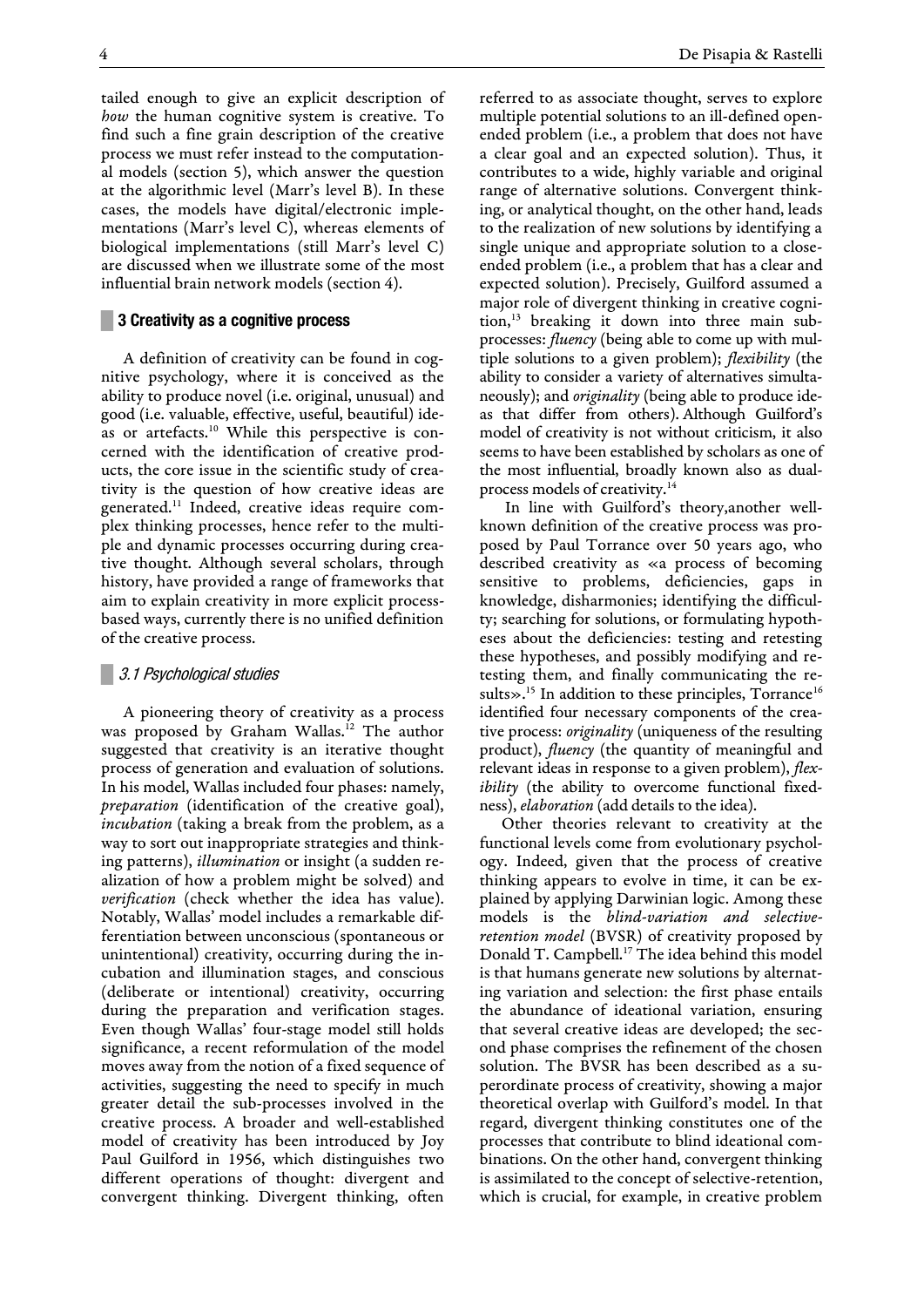solving to either know exactly what constitutes a solution and internally select representations that most fit to the external world.<sup>18</sup>

Since the pioneering work of Campbell, the BVSR model of creativity continued to develop over decades.<sup>19</sup> However, a commonly discussed problem derived from the conceptualization of Campbell is that he did not give a clear description of what it means to be "blind" for the variation stage. This was due to the fact that Campbell recognized that there are multiple mechanisms behind BV, thus he deliberately avoided identifying its nature. For example, while the term "blind" has referred to a lack of prior knowledge about an idea's value,<sup>20</sup> to date it is also discussed in the literature as a variation in degrees of sightedness, $21$ highlighting the role of cognitive control in the creative process. Yet, the lack of a precise definition, makes it impossible to understand whether or how BV supports the creative process. Notably, this discussion seems to be of paramount importance today for the *Reinforcement Learning* (RL) community, where the *Exploration/Exploitation* trade-off in decision making is mostly studied, and where the *Exploration* policy issue may be compared to Campbell's BV.

Along these lines, associative theories of creativity emphasize the crucial role of memory in creative thought, with elements of knowledge representing its building blocks. By definition, generating something creative implies moving beyond memory, since mere recall would never be thought of as truly creative. Nevertheless, new solutions do not come completely *ex nihilo*, but they are assumed to emerge from variation and recombination of accessible knowledge.<sup>22</sup> Sarnoff Mednick's<sup>24</sup> offered an interpretation in terms of unique associations between concepts, stimuli and responses correlated in unusual ways. The author defined the creative process as: «the forming of associative elements into new combinations which either meet specific requirements or are in some way useful. The more mutually remote the elements of the new combination, the more creative the process or solution».<sup>23</sup> Yet, for the sake of efficacy in everyday contexts, our mind/brain is tuned to keep common associations available,<sup>24</sup> hindering original ways of thinking.

Additionally, Margaret Boden<sup>25</sup> provided a general cognitivist theory, whose mathematical formalization was proposed by Geraint Wiggins,<sup>26</sup> in which he distinguished between different creative processes: to create novel combination of familiar ideas, to explore the potential of conceptual spaces and transform them, thus allowing for previously impossible ideas to be generated. As we will see later, these models of creativity based on associative theories have now found great empirical support.<sup>27</sup>

In recent years, researchers have proposed representations of the creative process within the framework of complex systems. Liane Gabora<sup>28</sup> proposed a novel theory of creativity, referred to as *honing theory*. Her theory aimed to understand how ideas develop over time, considering the mind/brain as a self-organizing complex system that interacts constantly while adapting to the environment to reduce *psychological entropy*. Indeed, as humans, we are psychologically tuned to experience uncertainty in the form of anxiety. This feeling is referred to as psychological entropy. Its standard definition was framed in terms of anxiety-provoking uncertainty, $29$  and Gabora referred to it as the driving force for the process of creativity, as progressively replacing anxiety with arousal and embracing it in a positive manner.<sup>30</sup> Indeed, psychological entropy has been proposed to guide the creative process in monitoring progress, until it is sufficiently restructured, and then the arousal dissipates. Creative restructuring can thus eliminate dissonance and unify previously conflicting results. Thus, creative cognition could be encouraged through momentarily defocusing attention and switching to a more associative way of thinking.<sup>31</sup>

Finally, Jürgen Schmidhuber<sup>32</sup> formalized a theory of creativity based on information-processing and predictive coding notions and related to the concept of intrinsic motivation, defined as «an inherent tendency to seek out novelty, [...] to explore and to learn».<sup>33</sup> General exploratory behaviour, curiosity, and playfulness are caused by such intrinsic motivation. Therefore, the process of creativity is focused on maximizing this intrinsic reward in order to actively create behaviour, which in turn allows prediction. Intrinsic motivation drives goal-directed reasoning of the agents. In his view of creativity, Schmidhuber thinks that no theory of consciousness is necessary. He considers consciousness as a sort of by-product of the problem solving and datacompression procedure. Thus, he uses all the terms "motivation", "curiosity", "playfulness", etc., thinking that the actual subjective component of these phenomenological states comes as a side effect of the computations $34$  (see the last section of this article for a discussion on the subjective aspects).

All the above-described models have increased our understanding of how the individual creative processes might happen. Among all models, the most commonly accepted view nowadays remains the dual-process models of creativity,<sup>35</sup> which interpret the creative process as an interplay between a more spontaneous (divergent) and controlled (convergent) mode of thinking. Crucially, we have also seen how recent models conceptualize creative thinking in the framework of adaptive behaviour and predictive coding, also highlighting the major role of subjective experience and context.<sup>36</sup> The overall picture however remains very fragmented. Given the complexity of creative cognition, a major issue remains related to the difficulty of identifying, formalizing and disentangling the cognitive subprocesses underlying the creative thought.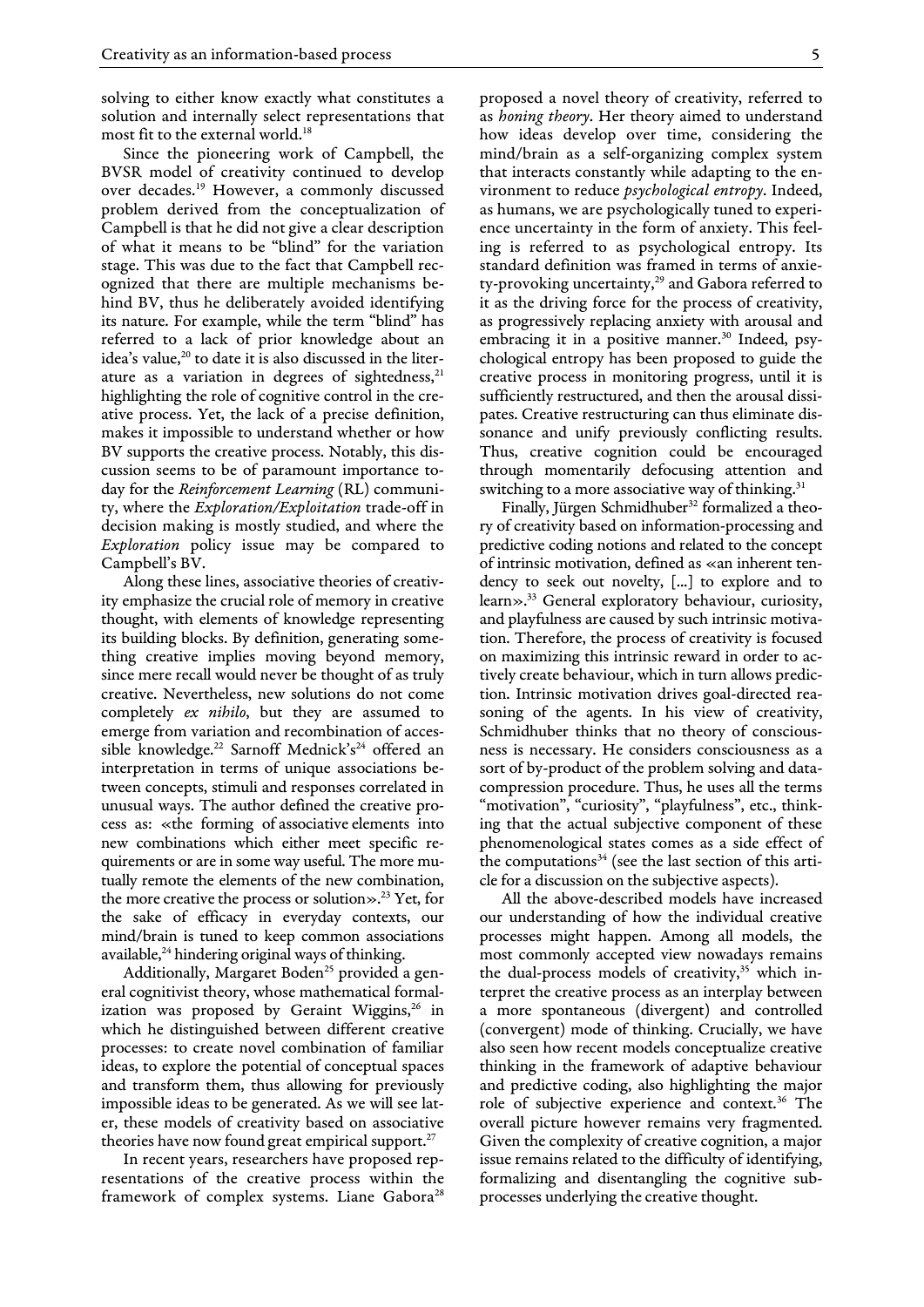#### **█** 3.2 How to measure creativity

The cognitive approach has investigated creativity mainly as an information-based process, with the advantage of starting to tackle it scientifically and trying to overcome its mysteriousness coming from past views. Some of its subjective components have been considered, but fundamentally put aside as by-products. An important consequence of this approach has been that researchers have finally started to address the fundamental problem of how to measure creativity, even though it does remain a major challenge. Indeed, choosing an instrument to measure creativity and whether it has adequate psychometric properties are all decisions that must be made by creativity researchers, as well as how to create ideal testing conditions to maximize creativity scores, and whether to evaluate creativity as domain-general or domain-specific.

The complex issue of creativity measurement has a comprehensive and thriving history of research, $37$ revolving around the problem of reliability (producing consistent outcomes) and validity (measurement accuracy). Most approaches to evaluating creativity usually distinguish between the already mentioned convergent and divergent thinking processes. On the one hand, the *Remote Associates Test* (RAT)<sup>38</sup> is a widely used test for measuring convergent thinking processes (the use of deductive reasoning to solve a close-ended problem). The RAT tests the ability to make associations: the participant is asked, given three words, to come up with a fourth word associated with all three of them. For example, given the three words: "cream, skate and water" the correct answer, that relates to all of the previous, could be "ice". Even though the RAT is shown to be reliable, its validity is questionable.<sup>39</sup>

On the other hand, divergent thinking tasks are largely obtained from the foundational *Torrance Creative Thinking Test*, <sup>40</sup> which allows the formation of associative hierarchies.

Similarly, Guilford's *Alternative Uses Test*  $(AUT)^{41}$  represents one of the most employed tasks for divergent thought. It requires participants to name as many and unusual/original uses of an everyday object. For example, one the most common verbal prompt used for the AUT is the "brick". Given some interval of time (usually 2-3 min) participants should provide different responses referring to the alternative use of a "brick", such as "build a school" or "use it as a pot" or even "use it as a weapon". Following this example, the use of bricks to construct a building could be considered less original when compared to pots with flowers.

A question that remains is how researchers assess the creative extent from divergent thinking tasks. Throughout its history, creativity has mostly been studied as an entirely divergent thinking process, and several indicators that attempt to quantify this specific aspect have been adopted; for example, *ideational fluency* (number of given solutions), *originality* (novelty or unusualness of the answer), *flexibility* (i.e. the number of different semantic categories of ideas) and *elaboration* (precision and details).

A notable criticism of this form of evaluation is that fluency might act as a contaminating factor for originality ratings, thus favoring quantity over quality of ideas, although a validated approach exists to avoid this confound factor.<sup>42</sup> Other notable criticisms regard the subjective scoring of a given creative idea. Indeed, a gold standard in most of the research are methods based on human judgment (a panel of judges or experts), such as in the *Creative Assessment Technique* (CAT),<sup>43</sup> which measures the originality, novelty or the overall creativity of the generated products on a Likert-scale. The application of the CAQ or Torrence scoring to the AUT have shown consistent evidence of validity with several studies reporting moderate to large correlations between AUT performance and real-world creative achievement in the arts and sciences.<sup>44</sup>

However, although the AUT appears to provide a good indication of a person's ability to come up with new and original ideas, it's not entirely clear what makes one idea more creative than another due to the complexity of individual opinions and rater's experiences. Nevertheless, since the CAT relies on subjective judgments based on norms that are generally not precisely described, its effectiveness can only be measured in part by the agreement among raters.

Interestingly, using the RAT and AUT task as an example, it would appear that the dichotomy of divergent vs. convergent oriented tasks offers an easy solution to isolate components of creative cognition (novelty and usefulness). However, this aspect is not without criticism.<sup>45</sup> Each creativity task seems to account only at a particular aspect of the creative construct based on the assumption that this narrow aspect of creativity is representative of the entire construct.<sup>46</sup> Indeed, the ecological validity and domain specificity (according to the domain of knowledge: art, science, sport and so on) of these tasks are rather limited.<sup>47</sup> Creative cognition can be best reflected in alternative and naturalistic tasks that are embodied in real-world contexts.<sup>48</sup> A few examples are already present in the literature, such as artistic and drawing tasks, story writing and musical improvisation.

Notably, recent advances in the assessment of creative potential have allowed researchers to solve at least in part probing techniques for automated scoring of creative quality.<sup>49</sup> For instance, a method to score originality or uniqueness of the creative performance was formalized by Wallach and Kogan in 1965.<sup>50</sup> The method requires researchers to compile all the responses of the divergent thinking task, such as the AUT, and assign each response a 0 (for responses given by two or more partici-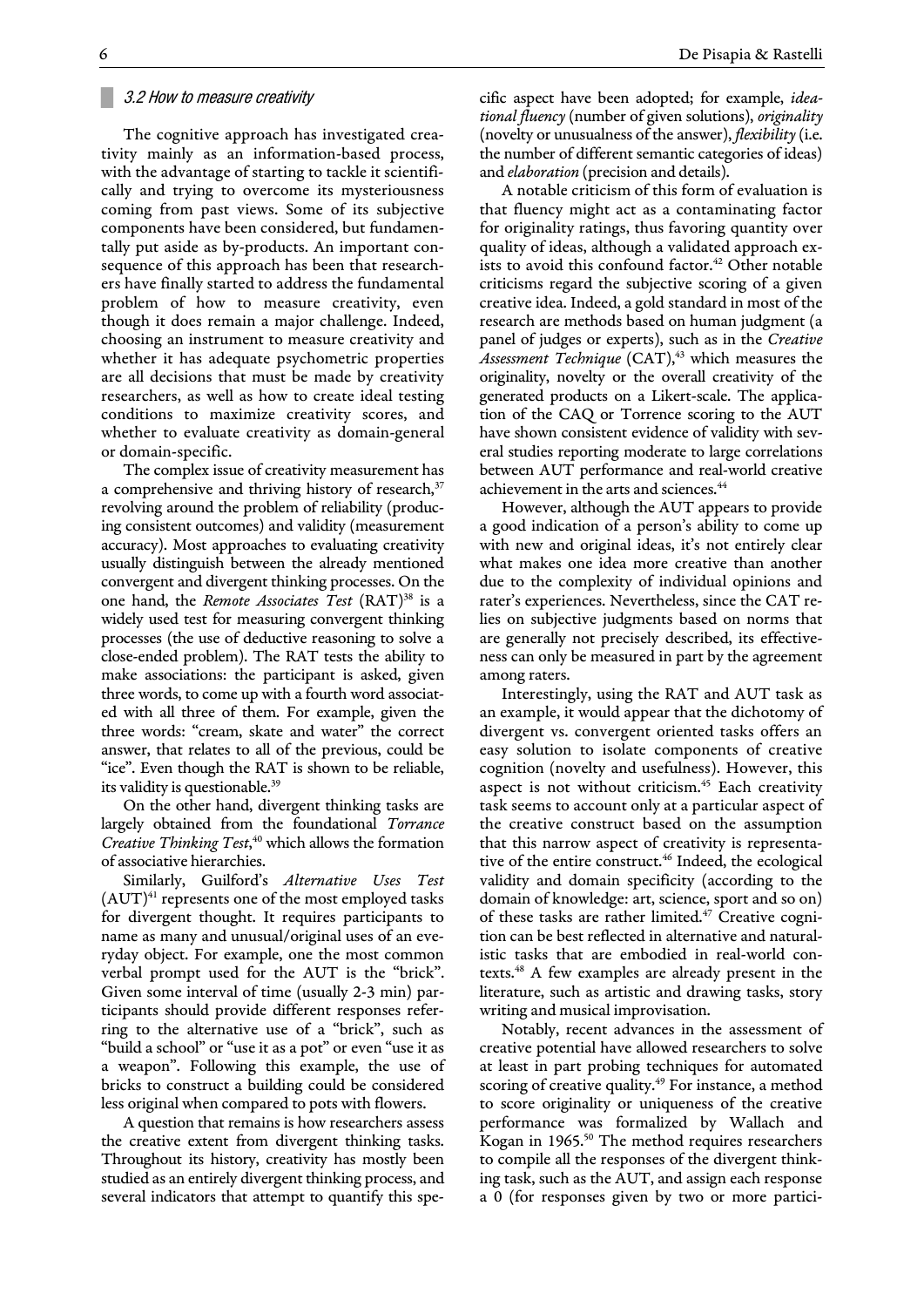pants) or a 1 (for truly unique responses). A variant of this method involved the count of frequencies among responses given by all the samples in a study. Given a frequency threshold (e.g., Responses given by the 10% of the sample), researchers assign for each response a 0 (if the response falls under the threshold), otherwise 1. This procedure has been criticized since the uniqueness scores are heavily influenced by sample size; as the sample size increases, the number of creative responses decreases. More reliable methods for assessing creativity are making their way today.<sup>51</sup> They are particularly suited for verbal tasks, such as the AUT, and more ecologically valid tasks such as the word-association task. Those methods exploit models of natural language processing in order to measure the semantic distance between a target word and its response, which could serve as an objective measure of divergent thinking.<sup>52</sup>

However, the issue of creativity measurement is still ongoing and is even more relevant if we consider how it relates to cognitive neuroscience, given that additional methodological limitations are imposed by neurophysiological evaluations.<sup>53</sup> Indeed, a further step in the study of the science of creativity has taken the direction of studying its neural bases, almost exclusively in humans, with very few animal exceptions that we do not discuss here.<sup>5</sup>

#### **█ 4 Creativity as a brain process**

Neuroscience research on creativity has followed a quite different route from cognitive theories, mostly because the approach has been bottom-up, that is to say a collection of attempts to adjust the empirical findings. Some of the first studies can be traced back to Colin Martindale's studies (1975). Since then, the number of neuroscientific publications on this topic has gradually grown until the end of 2000, and about 70% of them have been published since 2010, up to about 850 articles. Such growth has been facilitated by progress in psychometric and behavioral creativity research that accompany the neuroscience studies and by the rapidly increased availability of modern brain imaging methods.

Neuroscientific research devoted to the study of divergent processes has been extensively exploited using electroencephalography (EEG) to examine the functional significance of brain dynamics associated with the generative process as a function of the level of originality of the ideas produced. One robust and widely replicated finding concerns the increase in alpha power frequency range (8 to 12 Hz) during divergent thinking tasks. Changes in alpha power are typically calculated in terms of *Task-Related Potential* (TRP). Since the pioneering work of Martindale and Mines, creativity has been consistently associated with increased alpha power by several other studies. During the AUT, alpha synchronization has

been consistently identified in association with the production of highly original ideas, compared to those with low levels of originality, as well as in highly creative participants compared to less creative ones. Particularly, researchers reported that alpha power in the frontal cortex might reflect the involvement of a more convergent and goaldirected thought. Posterior parietal alpha bands, on the other hand, appear to reflect a more divergent cognitive process, with internally directed attentional mechanisms. Other interesting findings from EEG research emphasise how idea generation is not to be considered an isolated phase in the creative process, but instead appears to operate dynamically in joint action with other components, such as the idea evaluation phase. Hao and collaborators, for example, have shown that reiteration between the idea generation and idea evaluation phases facilitates the development of creative ideas.

In addition to EEG research, brain activation associated with creative thinking has been extensively investigated through functional magnetic resonance (fMRI). Although these investigations are quite recent, they have outnumbered EEG, providing a deep contribution to the overall research on creative cognition. A recent attempt to summarize the current state of knowledge on the neurophysiological basis of creativity comes from Anna Abraham, who distinguished between global- and localbased explanations. The local explanation highlights specific brain regions involved in creative cognition. The prefrontal cortex seems to play major and distinct contributions, as an integrator of the output of several cognitive processes. Lesions in the prefrontal cortex have been related to decreased creative capacities, along with reduced fluency and originality in creative ideation tasks. Global explanations of creative cognition, on the other hand, are supported by systems neuroscience, which corroborates the view of creativity as a cognitive process supported by dynamic interactions within and between large-scale brain networks. Far from being a single unique process, these explanations focused on the notion that creativity relies on a series of multiple and simultaneously operating processes, which emerge from large-scale neural assemblies working in synchrony during the ideation.

Recent studies reported a consistent pattern of functional connectivity during the creative performance, characterized by the interactions between two major large-scale brain networks; namely the *Executive Control* (ECN) and *Default Mode* (DMN) networks:

● The ECN consists of lateral nodes of the dorsolateral prefrontal cortex and posterior parietal regions. This network supports cognitive control processes, abstract thinking, and planning, including the capacity to enable the relational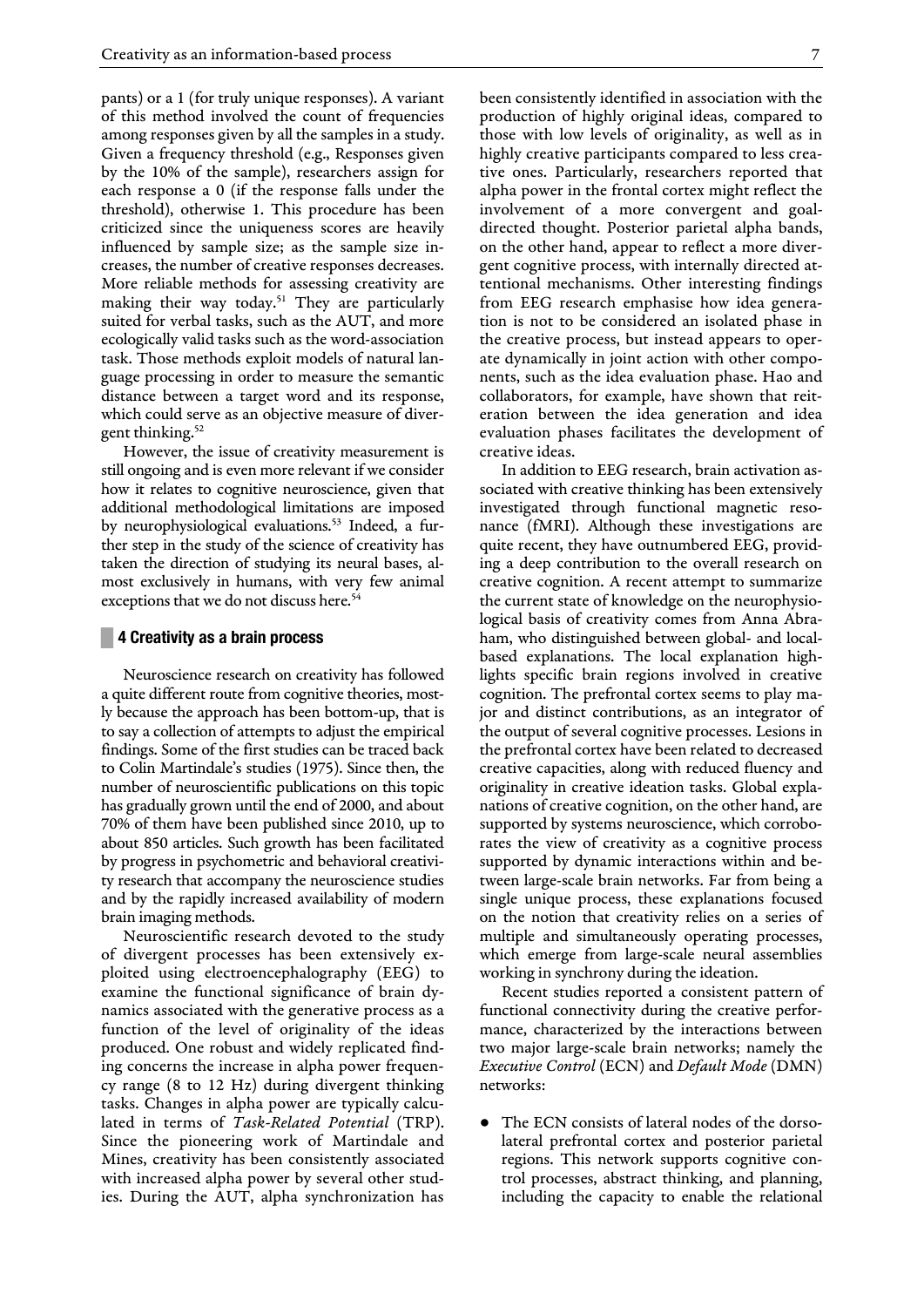integration, retention and inhibition of mental representations involved in externally-goal directed attention.

The DMN includes regions of the prefrontal cortex and temporal lobe, the posterior cingulate cortex, the medial temporal lobes, the precuneus and the temporo-parietal junction. In contrast to the ECN, the DMN is found to be active in the absence of current external stimuli and thus during self-referential or spontaneous thought, such as mind-wandering, episodic and semantic memory, as well as divergent thinking and mental simulation.

These two large-scale brain networks have often been considered as antagonistic, as much as the putative cognitive processes needed to support them, namely divergent and convergent thinking. These perspectives contribute to the ongoing debate between a more spontaneous (divergent) and controlled (convergent) mode of thinking, also known as the dual-process models of creativity. Crucially, the ECN and the DMN seem to exhibit increased functional coupling during different creative activities such as creative idea generation, artistic visual ideation, musical improvisation, literary generation. This perspective was corroborated by a meta-analysis of functional imaging findings on creativity by Gonen-Yaacovi and colleagues, who identified a set of frontal and parieto-temporal regions activated during tasks that engage creative thinking. Moreover, a review by Beaty and colleagues elaborated on the creative network dynamics and demonstrated that the executive and default mode networks can reliably predict the creative thinking ability of individuals.

In addition, studies that implemented analysis of dynamic changes in functional connectivity patterns found that ECN and DMN's switching rate predicts the performance of higher-order cognitive functions, and particularly creative cognition. Creative ideation seems to be related to the temporal variability of resting-state functional brain networks at 3 different scales (the regional level; the network level: within networks and between networks; and the whole-brain level) to a verbal score. In line with these findings, Shi and colleagues examined the associations between brain entropy, a measure of the level of brain activity disorder, and divergent thinking. They found that divergent thinking positively correlated with regional brain entropy in the left dorsal anterior cingulate cortex and left dorsolateral prefrontal cortex, suggesting that spontaneous processes underpinning divergent thinking are characterized by high disordered activity in specific brain areas. All the above findings have shown that variations in brain-network connectivity provide a reliable biomarker of creative thinking ability. Overall, the neuroimaging investigation of creative cognition suggests that creativity

is a complex and heterogeneous phenomenon, which encompasses more ordinary cognitive processes such as memory, attention executive function, as well as the interaction between them.

#### **█ 5 Creativity as a computational process**

Machine learning is a subset of the more general field of AI, and it allows artificial systems to learn how to perform some tasks without being explicitly programmed.<sup>55</sup> Recent tremendous advancement in the field of machine learning is starting to realize systems that seem to capture the general computational description of creativity that current processors can implement very efficiently. Some of these creative architectures appear to share some similarities with the algorithmic descriptions of biological neural network models discussed in the previous section. Hence, computational models can provide an excellent mechanistic testbed for detailed cognitive and brain models of creative cognition.

The general question is: how can a computer be creative? As a first step to address this issue, cognitive endeavor is mainly concerned with central processes that can be translated in computational terms. This includes the extent to which information is structured and accessed by different types of memory systems, and the related processes or operations that are applied in such systems, such as retrieving and evaluating various sources of information. In that sense, once the memory systems and the operation applied to them are known, we may be able to circumscribe the creative process in a computational sense.<sup>56</sup>

#### **█** 5.1 Evolutionary computation

Since the 1970s, one of the main approaches in computer science to attempt to implement creative processes has been in trying to imitate the process of the evolution of biological species. The field is called evolutionary computation, and it is proving to be quite useful in addressing design and engineering problems tasks. The different algorithms include genetic algorithms, evolution strategies and programming, and finally genetic programming. In recent years, this area of research is entering a new phase, mainly due to the progress in hardware solutions, which can process massive amounts of information at an unprecedented rate. Such solutions allow the opening up of new possibilities for autonomous machines to adapt to a variety of environments. The core algorithmic description of evolutionary processing is as follows. First, there is an initialization process that starts the search for a solution within a population of randomly generated solutions. Then there is a loop that evaluates the current generation of solutions, selecting some to act as the basis for the next generation, and then creating new solutions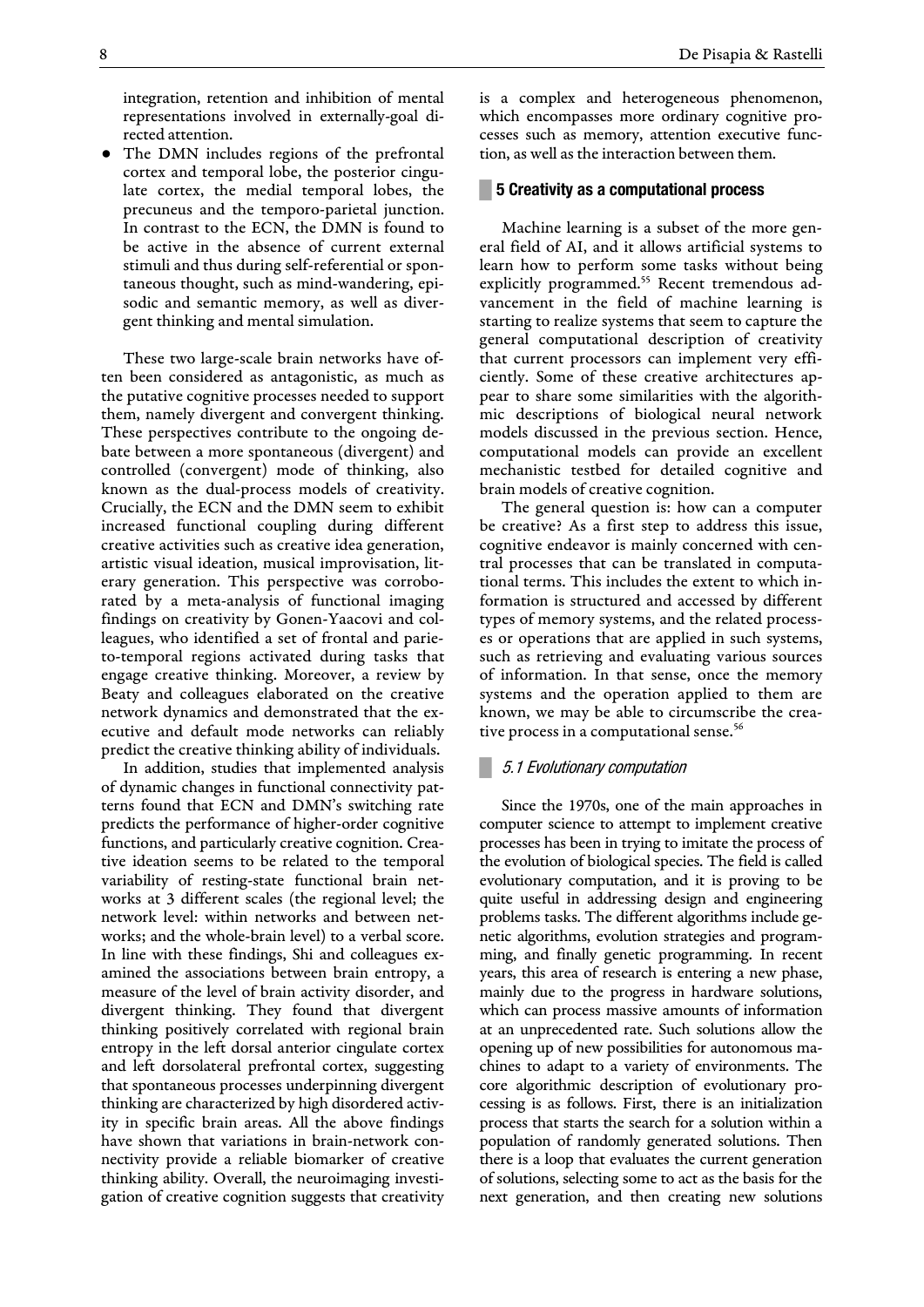through variation (mutation). The selection is therefore grounded on a *fitness function*, which is specific to the problem to be solved by the evolutionary algorithm, that will find solutions that optimize the fitness values, or at least approximate them. The algorithm repeatedly checks whether termination criteria specified by the programmer are met — such as reaching a desired level of fitness, or not having any improvement in fitness for several generations.

At a more general level, we can say that evolutionary computation is based on the idea of progressively iterating population improvement through the interplay between random events and a selection guided by a fitness function. Therefore, a general computational description (in Marr's terms) is that these algorithms work by cycling the interplay between generative components (the randomness and the mutations), and a selective component until a satisfactory threshold is reached. This interplay shares some similarities with a computational description of creativity as an interplay between a random (novel, chaotic, etc.) process and an evaluative (useful, ordering, etc.) process, as seen under many forms (convergent/divergent thinking or Campbell's BVSR model) in the previous descriptions of creativity in other domains. This description is the basic process of creativity that we see instantiated also in other very successful artificial creative systems that we are going to list below.

Soon it is expected that we will see many applications where human creativity is augmented by evolutionary computation in the search of complex solutions, mainly in the field of industry and technology, healthcare, agriculture, finance and commerce.<sup>5</sup>

## **█** 5.2 Single vs. dual computational models of creativity

In previous sections, the two components of creativity (novelty and usefulness) were suggested to emerge in humans due to a loop of divergent (flexible, internally focused attention) and convergent (controlled, or externally focused attention) thinking. This view was further corroborated in recent neurocognitive studies, which delineated brain mechanisms underpinning these two modes of thinking. In light of these results, recent computational models simulating creative cognition have implemented divergent and convergent processes. In a recent review, Mekern and colleagues<sup>58</sup> summarized these models distinguishing between single and dual computational models of creativity, and they suggested a unitary approach that accounts for the distinction between processes underlying creative cognition. Among the single models, divergent thinking has been studied using a network science approach,<sup>59</sup> and modelled as spreading activity in artificial [neural networks.](https://www.sciencedirect.com/topics/neuroscience/neural-networks)<sup>60</sup> Several works provided empirical evidence that

differences in the organization of the semantic memory networks influence the extent of divergent thinking, both in adults<sup>61</sup> and in children.<sup>62</sup> Particularly, the semantic networks of highly creative individuals were characterized by small-world network topography, which was interpreted by the authors as enabling more efficient retrieval strategies when connecting remote associations. The flexible properties of this semantic network structure were corroborated by a study that probed the robustness of the network with response to targeted attacks within a percolation theory framework.<sup>63</sup> Another recent approach is based on computational models implemented within a theoretical framework named CreaCogs,<sup>64</sup> which simulated performance on both the AUT and the RAT. Specifically, performance on the AUT relies on the *object replacement and object composition* (OROC) model, which is focused on the spread of search. Through the CreaCogs-OROC insight problems (well-defined problem space with stimuli that are sufficiently obvious to enable the sudden realization of the solution) might, at least theoretically, be solved. This system organized memory into three different layers (from the subsymbolic level to a problem-solution template level), each grounded in the subordinate layer, allowing to solve the creative problem by simply taking similar problems and already existing solutions, and substituting or decomposing them. In a similar vein, performance on the RAT was achieved following a more convergent search process. Indeed, the ComRAT is able to identify a word that was associated with each of the stimuli words by employing a winner-takes-all approach in the divergent spreading activity over an associative network. This was also observed in a biological feasible spiking neuron whose performance on the RAT mirrored those of humans.<sup>65</sup> It is worth mentioning that for a cognitive model, being able to be creative does not directly mean that it is being creative in the same way as people. Still, simulating human behavior could be of great importance in gaining insight into the creative process.

A recent proposed cognitive architecture based on the framework of predictive coding (systems motivated by a principle of efficiency in information processing) is the *Information Dynamics of Thinking* (IDyOT).<sup>66</sup> The IdyOT has been programmed with distinct representations of sequence in time and semantic memory in a deeply hierarchical fashion, as described by Wiggins. Implemented in a similar vein to the well-known Baars' *Global Workspace Theory*, <sup>67</sup> the IDyOT represents a statistical learning model to create new predictions and compete for attention in a global workspace, therefore it also accounts for cognitive processing "in terms of a pre-conscious predictive loop".<sup>68</sup> Bringing back the role of consciousness and attention, this cognitive architecture is structured in dif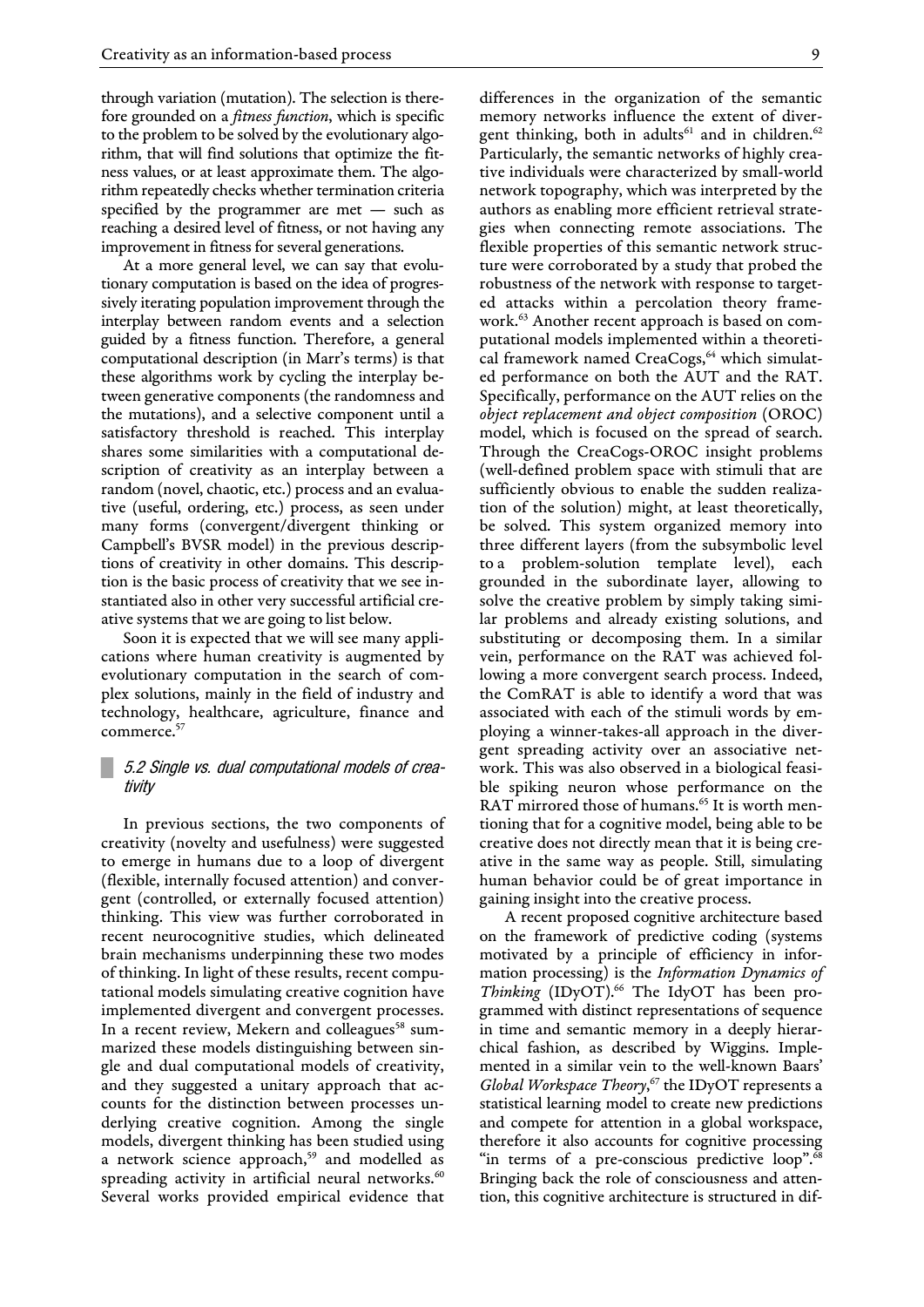ferent parts directly inspired by Wallas' ideas, and it is also related to the notion of curiosity and compression expressed by Schmidhuber as a fundamental motivation for cognitive process.

With the above brief excursion, we have started to see how artificial neural networks, thanks to their ability to incorporate context meaning and to build associations, may model creative thinking.

## **█** 5.3 Generative adversarial networks

Among the generative models, there are the socalled *Generative Adversarial Networks* (GANs), which are a class of artificial neural networks that have gained considerable popularity in the past few years<sup>69</sup> (for similar approaches see also).<sup>70</sup> *Generative deep learning* refers to a collection of network-based machine learning methods particularly successful. They can be understood as stochastic recipes that support the generation of new data maintaining a similar internal structure to training data.<sup>71</sup> In order to create new data, generative models need a huge number of training data (e.g., images, sounds, sentences, etc.). A key feature of these systems is that their number of parameters is significantly smaller than the amount of data in which they are trained. With such configuration, the models are therefore required to learn (detect and internalize) the essence of the data effectively in order to generate it.

GANs operate with two reciprocal and separate neural networks, namely one that acts as a generator and another that acts as a discriminator. While the generator takes as input a vector of random numbers and converts it into the form of data that is of interest to mimic (for example images of faces, or landscapes or songs), the discriminator takes as input a set of data, either real (from a repository, for example from the web) or generated by the generator, and it returns as output a probability that those data are real and not generated (real faces, true landscapes, real songs, and so on). Hence, the discriminator aims to distinguish between data generated by the generator and the real-world data. Both the generator and discriminator implement a so-called min-max game between one another (minimizing the maximum risk).<sup>72</sup> As a result, on the one hand, the discriminator learns to increase the likelihood of distinguishing the real data from the fake data produced by the generator; on the other hand, the generator learns to increase the likelihood that it will be able to fool the discriminator. Following this cycle, the efficiency of the discriminator increases the performance of the outputs of the generators.<sup>73</sup> The results are a generation of new data, which are fake, in the sense of not directly taken from real data (i.e., a repository), but on the other end they are so valuable as to be indistinguishable from a real thing. Therefore, being this data new and valuable, they are as close as you can get to a creation.

#### 10 De Pisapia & Rastelli

## **█ 6 Consequence of creativity as an informationbased process**

Whether it is GANs, or some hybrid system capable of implementing a creative process with other machine learning devices, the human creativity ecosystem is most likely just at the dawn of a profound transformation. The consequences of the development of AI algorithms for creativity are beginning to be pervasive, and probably will be increasingly so. The consequences are affecting, on the one hand, the scenario of the products generated using creative artificial neural networks, and on the other hand, also the way in which human beings can be creative, with a series of influences also on arts, sciences and industry, expanding what it means to be human and the conceptual limits of our relationship with the world.

In arts, besides a few timid experiments using basic AI systems until a few years ago, very recently there has been a rapid increase of interest in algorithms to generate artistic products. In 2018 at the Chriestie's auction house, a portrait entitled *Portrait of Edmond de Belamy* was sold in the international market, but it was signed by the collective of artists Obvious who declared that they used an AI system based on GANs. The initial estimate, prior to the auction, was \$7,000, but it then sold for \$432,000, marking a historic transition in the attribution of value to creative products generated by automated systems.

The potentiality of adopting AI creative systems, and GANs in particular, has been embraced by other artists such as Obvious, the most famous of which is the German artist Mario Klingemann. His work has been exhibited from the Museum of Modern Art in New York, to the Centre Pompidou in Paris and the Photographers' Gallery in London. He uses the expression *neurography* to indicate the process he adopts to set up his artistic installations (e.g., one of the most famous is *Memories of Passerby*). He trains his artificial neural networks using a variety of sources, online and offline (e.g., photographs from electron-microscopes in one of his installations), and then he lets his set up to generate thousands of images per day. In his view, automated systems can be really creative, or even more creative than humans, who instead have limited access to information, and tend to behave "more automatically and habitually". He claims that machines can give humans the capacity to open up new ways of appreciating a form of creativity that is more advanced than ours. For a discussion on the aesthetics of artificial neural networks.<sup>74</sup>

While until now GANs have proved useful and the most convincing systems in generating images and visual art, currently there are several attempts to use them in several other domains, even though they are not as successful yet. There are several technical issues to be solved for example with generating texts, but several companies and research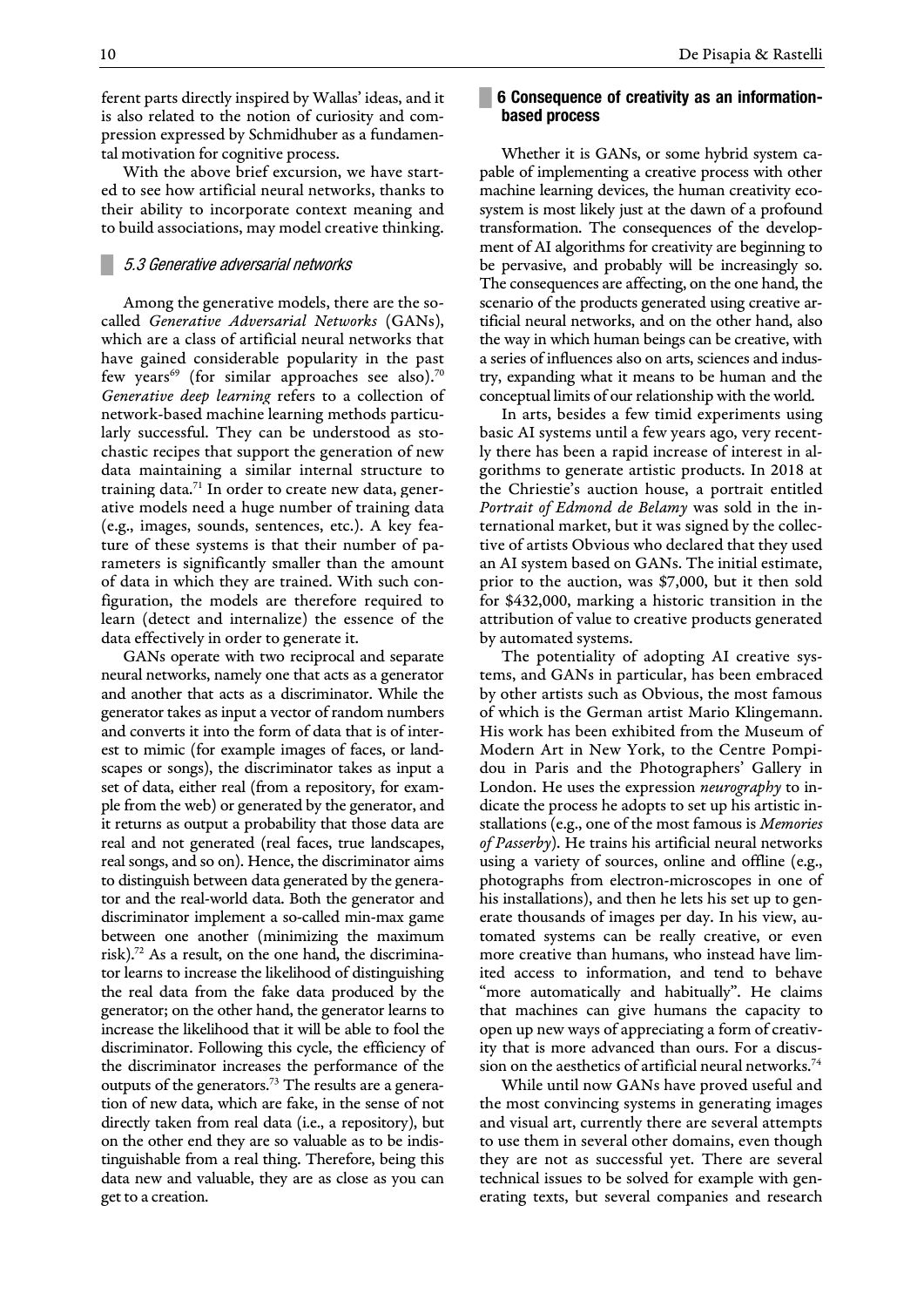institutes are working to overcome them with the complementary use of other machine learning methods.<sup>75</sup> Several types of computational devices are progressively used for generating poetry, stories, metaphors, analogic reasoning, and even jokes.<sup>76</sup> Recent years have also seen rapid growth in the number of programs capable of composing music, and most of these solutions, such as Flow Machine or Aiva, are very successful with the public.<sup>77</sup> Given the appreciation, questions of quality do not seem to be the main problems, which are instead philosophical (are these pieces real works of art?), or commercial (who owns the copyright?).

These technological advancements are just a part of the more general societal transformations linked to the understanding of creativity as an information-based process. A recent business intelligence report released by HTF MI entitled *Global Computational Creativity Market Size, Status and Forecast 2019-2025* covered a detailed analysis of the expected adoption of automatic creative systems by manufacturers in a great variety of business segments and technology-based companies (such as IBM, Google, Microsoft, Adobe, Amazon, Autodesk, Jukedesk, etc). The survey analysis covered the expected use of computer science "to imitate, study, and stimulate human imagination". North America held the largest market share in 2019, both in terms of services (for example, to designers) and solutions (various products), but now also Asia is expected to grow extremely fast in the years to come, with the backup of increased government spending on AI technology. The computational creativity market is expected to hit around 3 billion USD by 2028.

We are just at the beginning of a business and technology-driven societal transformation, and it is hard to predict how these new services and products will transform the general perception of creativity. On one hand, these changes can be perceived as AI giving people extremely powerful tools that can help them exhibit superhuman capacities. On the other side, they will bring human beings to the problem of dealing with AI systems that we can perceive as unbeatable. This has already happened in many other specific domains, ranging from simple arithmetic (very few individuals still do mental arithmetic, given that we can use calculators on our smartphones), to precision in design or manufacturing, to playing chess, in driving a car, in making complex choices in business, government and economy, and so ultimately also in the creative process.

In the past, what we have seen in specific fields or activities that have been superseded by AI systems, after an initial human reaction of nonacceptance or anger at this superiority in automatic performance, later on, people realize that machines are not against the human way. A progressive adaptation of this type has occurred, for example, in the limited terrain of the game of chess. At the moment, chess is not a "solved" game, that is, it is not yet mathematically proven that there is always a strategy that if executed by a perfect player leads him to certain victory, or at least to a draw if the opponent is also perfect, as it happened for example for the checkers. This is due to the still too high number of possible combinations for this game compared to the current computing potential. Nonetheless, the level of play of current AI systems has surpassed the level of play of the greatest international masters numerous times. The impact of AI on chess was first of flattening, to the detriment of the charm, mystery and dynamism linked to the difficulty of the game, but then there was an acceptance of this new tool, which was also included in the amateur level and in the experience of the player who can use these systems to improve progressively. Once assimilated, automatic systems are perceived as expanding the emotional and experiential components linked to the activities.

If we think in terms of the superiority of humans or machines, we are clearly destined to succumb. But this is a meaningless comparison, as automatic systems are not human, and they are, with all probability, not conscious, or at least not as conscious as human beings are. Similarly, none of us would compare the human body's speed when running to that of cars, airplanes or artificial satellites in orbit. This is not a meaningful comparison to make. Observing a machine that "surpasses" us in perception, reasoning and creativity can induce a sense of inability in us, but these are functions that cannot be compared. As our human body has value because it is human, and machines are simply supporters of everyday human life and activities, in symbiosis with our body, something similar happens with our mental functions when they are surpassed by computational devices.

Emerging technologies change the way we live by opening us to new ways of acting. Creative machines are not and will not compete with our abilities, with all probability they will be perceived as a vehicle that can allow human consciousness to transport humans to places of knowledge where it would be difficult or impossible to go without their support.

## **█ 7 Final considerations on the role of the firstperson experience in human creativity**

These societal transformations mostly driven by AI technology advancements are affecting the view of creativity. Creativity is becoming more and more perceived as an information-based process, and not, as in the past views, as some inexplicable or divine event that cannot be guided in any way, that is only possible in mad geniuses or particularly talented individuals. As everybody today can do rapid and complex calculations in a matter of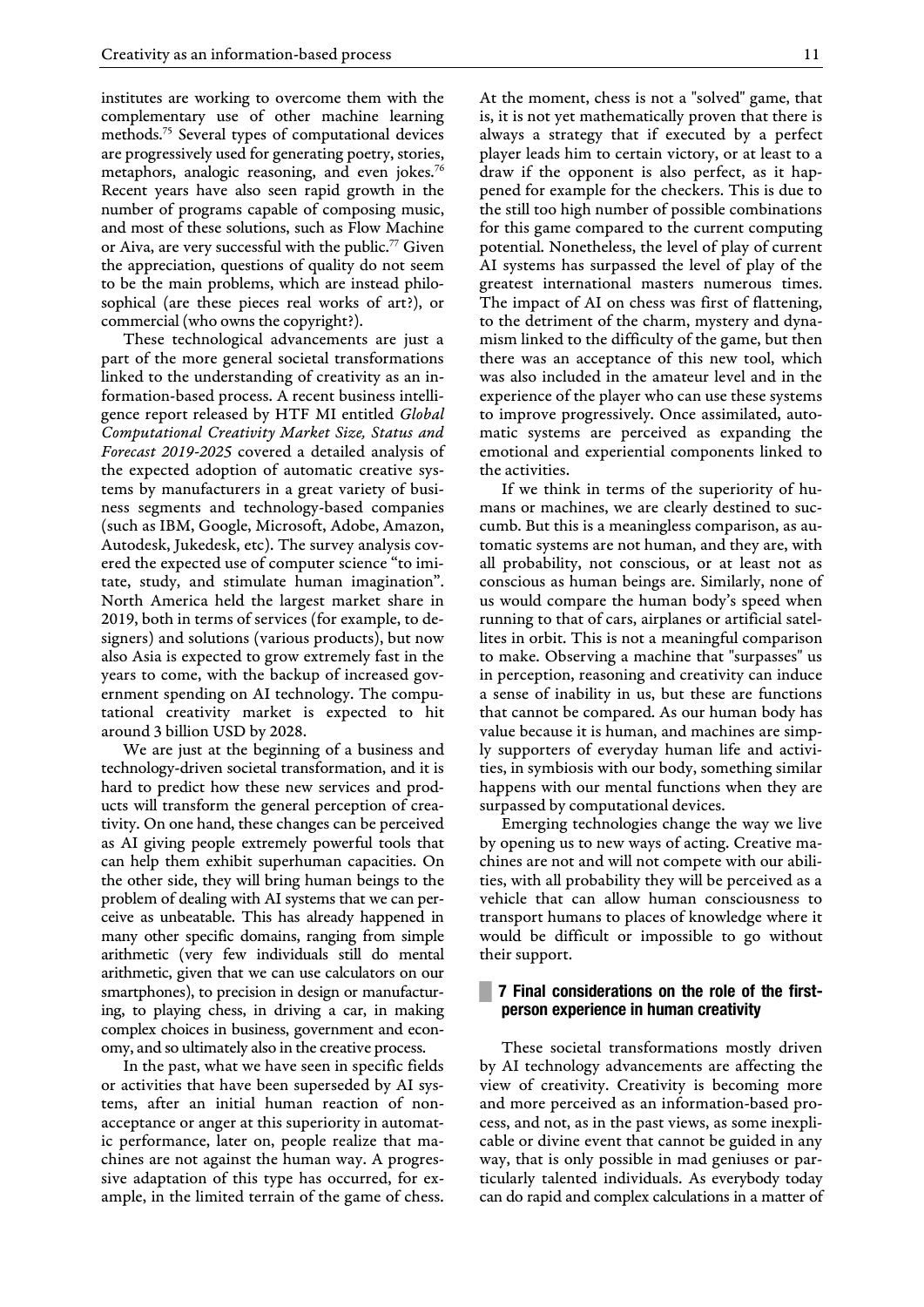seconds using digital calculators, should we expect that anyone will be able to be creative in generating works of art, or industrial innovations, or governmental policies just pressing a few buttons? With all probability, the answer is affirmative, because as we have seen, this is already happening now in a variety of creative fields, for example in the visual arts. But, in more philosophical terms, are we in the presence of creativity? Some would argue negatively.

This article has aimed to integrate some of the key steps in the evolution of the idea that creativity can be described as an information-based process. We started from the very first philosophical views attempting to describe creativity as an interaction between order and chaos, then we moved to cognitive models and the methods to measure creativity, to the most recent neuroscientific studies on the creative brain and finally to the great advancements in creative AI technologies that are so radically changing the way we understand creativity in art, industry, economy and so on. But when we talk about human functions, such as creativity, we can also consider an experiential component concerning the subjectivity of the agent of these functions.<sup>78</sup> This experiential aspect is clearly secondary or neglected completely in all these information-based recipes for creativity, where the subject producing the creative ideas is nowhere to be found.

In the information-theoretic approach, it is not a matter of verifying whether creativity has the property of being an experience in a conscious mind. When we view creativity in the experiential sense, then it becomes a human property, as long as we do not have scientific verifications of naturalistic and physicalist explanations of what firstperson experience and subjectivity are in terms of special arrangements of information, as theorized for example in *Integrated Information Theory*. 79

In ordinary language, we might switch from one meaning of creativity (as an informationbased process) to the other meaning (as a subjective experience), thus mostly confusing the views. For example, when we say that nature is creative in showing all the beautiful and different colors of the flowers, we might mean it as an informationbased process if we think in evolutionary terms, or as the creation of a conscious god if we are creationists. Otherwise, in less religious terms, when we say that to understand a work of art we need to be creative, as in Tröndle and Tschacher,<sup>80</sup> we are using the term mostly in the experiential sense, where the phenomenological first-person perspective is required.

The evolution of the idea of creativity as an information-based process is fundamentally neutral to the theme of subjectivity, in the sense that it is not considered a necessary condition. But what if actually what all these AI systems are doing is not really implementing a creative process, but just a simulation of it, as when a digital vocal assistant

synthesized voice simulates a tone, and we do not really think that it is feeling those emotions. And simulating creativity is a very different simulation from that of performing a mathematical calculation, where no particular emotion is involved and the first person experience of calculating is irrelevant. Thus, what is the role of the experiential component in being creative? What is the role of wonder in becoming creative,<sup>81</sup> or the role of feeling bored, $82$  just to name some of the human experiences that are linked to *being* creative, against a more functional and utilitaristic view of creativity as a process? What is the role of being curious or motivated to be creative?

The philosopher Bence Nanay, for example, claims that an idea is felt as creative only if a person that produces it also experiences it as something that appeared impossible to her before.<sup>83</sup> He claims that the right analysis for the concept of creativity cannot be of the functional or computational aspects, but it should be about the experiences. Also other authors claim that creativity should not be defined as a disposition to produce valuable ideas, and instead, they underline a more phenomenological approach in terms of the imagination.<sup>84</sup>

Are we in the presence of two, perhaps incompatible, descriptions of the same process, one that is information-based and the other that is experiencebased? After all, even the process of walking can be described in two apparently separate terms, namely as an information-based algorithm (e.g., a humanoid robot walking in a forest), or as a first-person experience (e.g., being a person who walks in a forest). Afterall, Marr's levels of description illustrated earlier in the paper (computational, algorithmic, and implementational), which he formulated relative to the process of vision, do not leave any space for a subjective and qualitative description of vision. He did not include a level 4 consisting in the description of the *experience* of seeing (colors, or shapes, or faces, etc), and thus like this:

- 4. An experiential level (also called subjective): at this level, we ask how is *to be* the information system which, referred to creativity, could be formulated as:
- D. The experiential level of creativity: how is it *to be* the creative information processing system?

We are not going to directly address these ancient, deep, and controversial philosophical questions in this article, $85$  but we want to end by proposing a novel thought experiment that could help to at least frame the problem. This thought experiment is a variation of what was proposed by the philosopher Frank Jackson in his so-called *Mary the super-scientist* experiment, where in his case it concerned physicalism in conscious vision.<sup>86</sup>

Let us imagine that in a not so distant future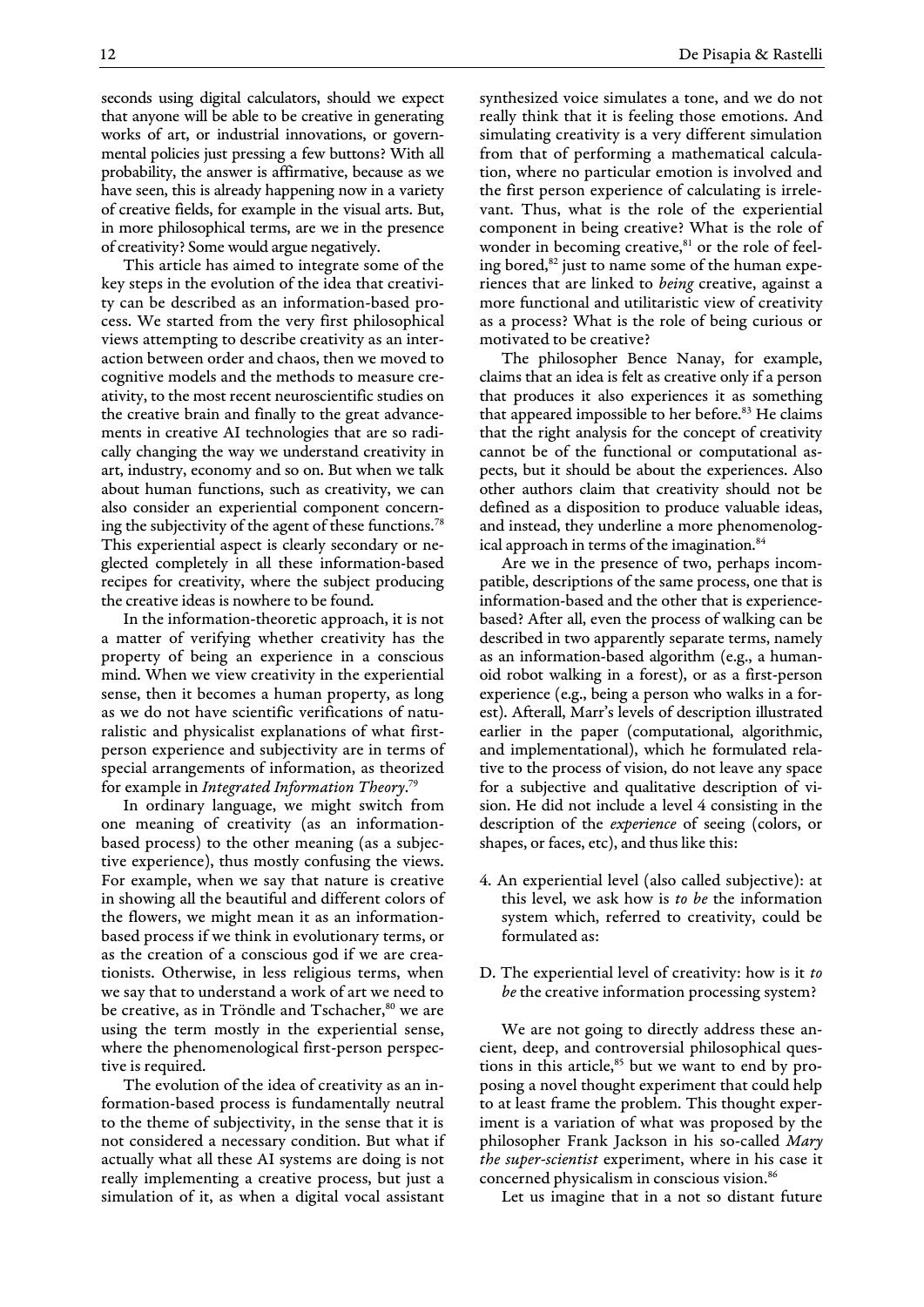there is a person named *Mario the super-artist*, whose brain is structured in a way that makes it impossible for him to be really creative (for example, the connections between his DMN and his ECN have been cut since birth, assuming that this biological connection turns out to be necessary and sufficient for being creative). Additionally, he is a great expert on the information-based process of creativity, because he spent many years studying it, up to the point of knowing perfectly well the most updated algorithm for implementing creativity (as, for example, in a very advanced evolution of a GAN). Mario is recognized worldwide as a great artist, but in reality, his work consists in collecting digital images of his life with a webcam mounted on his head, and then performing several calculations on them by hand, working pixel by pixel while following the creative procedure. Several art critics, as well as the general public, unbeknownst of his methodology, are very appreciative of his work, and thus his images are sold at very high prices and exhibited in top museums around the world. With time he has become very fast and efficient in implementing the creative procedure, and he is satisfied with the money that he earns. Is Mario creative or not?

Let us remember that the images are entirely worked by him, and they are the product of his knowledge of the recipe for creativity, and so he is not even using other electronic devices. Clearly, his work is not the product of his creativity or insight, because he is not capable of performing it, but nonetheless, his knowledge of the creative process allows him to produce images that are judged new, beautiful, and of great value.

One day, Mario undergoes a brain surgery that restores the malfunctioning connections in his brain, and he becomes fully capable of being creative and of having direct experience of it. Mario continues to work on his digital images, but now that his brain is capable of being creative of its own, he decides to not follow the creative procedure anymore and to just work on the digital images of his life as it pleases him and with his enjoyment. He actually enters in a mental state of great immersion when he works on his images, an ecstatic state of flow that he had never experienced before.<sup>87</sup> But, unexpectedly, the quality of his images decreases considerably compared to when he used the algorithms, and both the art critics and the general public stop appreciating his works and performances. Has Mario lost or gained creativity after the brain surgery?

#### **█ Notes**

*hancement of creative thinking skills using a cognitive-based creativity training*.

<sup>4</sup> Cfr. R.A. FINKE, *Imagery, creativity, and emergent structure*; M.TEGMARK, *Consciousness as a state of matter*.

<sup>5</sup> Cfr. F. NIETZSCHE, *Nietzsche: The birth of tragedy and other writings*.

<sup>6</sup> Cfr. G.A. MILLER, *The cognitive revolution: A historical perspective*.

<sup>7</sup> Cfr. A.M. NOLL, *The digital computer as a creative medium*.

<sup>8</sup> Cf. S. COLTON, G.A. WIGGINS, *Computational creativity: The final frontier?*.

<sup>9</sup> Cf. D. MARR, T. POGGIO, *A computational theory of human stereo vision*.

<sup>10</sup> I.M. STEIN, *Creativity and culture*; M.A. RUNCO, G. JAEGER, *The standard definition of creativity*.

<sup>11</sup> Cf. P. LANGLEY, H.A. SIMON, G.L. BRADSHAW, J.M. ZYTKOW, *Scientific discovery: Computational explorations of the creative processes*.

<sup>12</sup> Cf. G. WALLAS, *The art of thought*.

<sup>13</sup> Cf. J.P. GUILFORD, *The structure of intellect*.

<sup>14</sup> Cf. P.T. SOWDEN, A. PRINGLE, L. GABORA, The shift*ing sands of creative thinking*; D.K. SIMONTON, *On praising convergent thinking*; N. BARR, *Intuition, reason, and creativity: An integrative dual-process perspective*; J.S.B. EVANS, *Dual-processing accounts of reasoning*, *judgment, and social cognition*; A.P. ALLEN, K.E. THOM-AS, *A dual process account of creative thinking*.

<sup>15</sup> Cf. E.P. TORRANCE, *Scientific views of creativity and factors affecting its growth*.

<sup>16</sup> Cf. E.P. TORRANCE, *Norms-technical manual: Torrance tests of creative thinking*.

<sup>17</sup> Cf. D.T. CAMPBELL, *Blind variation and selective retentions in creative thought as in other knowledge processes*.

<sup>18</sup> Cf. D.K. SIMONTON, *On praising convergent thinking*. <sup>19</sup> Cf., e.g., D.K. SIMONTON, *Creativity as blind varia-*

*tion and selective retention*; O. VARTANIAN, *Decision junctures in the creative process*.

<sup>20</sup> Cf. D.K. SIMONTON, *Creativity, automaticity, irrationality, fortuity, fantasy, and other contingencies*.

<sup>21</sup> Cf. A. DIETRICH, *Where in the brain is creativity: A brief account of a wild-goose chase*; M.E. KRONFELDNER, *Darwinian "blind" hypothesis formation revisited*.

<sup>22</sup> Cf. D.T. CAMPBELL, *Blind variation and selective retentions in creative thought as in other knowledge processes*.

<sup>23</sup> Cf. S. MEDNICK, *The associative basis of the creative process*.

<sup>24</sup> Cf. D. KAHNEMAN, *Thinking, fast and slow*.

<sup>25</sup> Cf. M.A. BODEN, *The creative mind: Myths and mechanisms*.

<sup>26</sup> Cf. G.A. WIGGINS, *Searching for computational creativity*.

<sup>27</sup> Cf. Y.N. KENETT, M. FAUST, *A semantic network cartography of the creative mind*.

<sup>28</sup> Cf. L. GABORA, *Honing theory: A complex systems framework for creativity*.

<sup>29</sup> Cf. J.B. HIRSH, R.A. MAR, J.B. PETERSON, *Psychological entropy*.

<sup>30</sup> Cf. L. GABORA, *A possible role for entropy in creative cognition*.

<sup>31</sup> Cf. L. GABORA, *Honing theory.*

<sup>32</sup> Cf. J. SCHMIDHUBER, *Formal theory of creativity, fun, and intrinsic motivation (1990-2010)*.

<sup>33</sup> Cf. R.M. RYAN, E.L. DECI, *Self-determination theory and the facilitation of intrinsic motivation, social development, and well-being*.

<sup>&</sup>lt;sup>1</sup> Cf. M.I. STEIN, *Creativity and culture*; M.A. RUNCO, G.J. JAEGER, *The standard definition of creativity*.

<sup>2</sup> Cf. G. WALLAS, *The art of thought*.

<sup>3</sup> Cfr. L. DONOVAN, T.D. GREEN, C. MASON, *Examining the 21st century classroom*; S.M. RITTER, N. MOSTERT, *En-*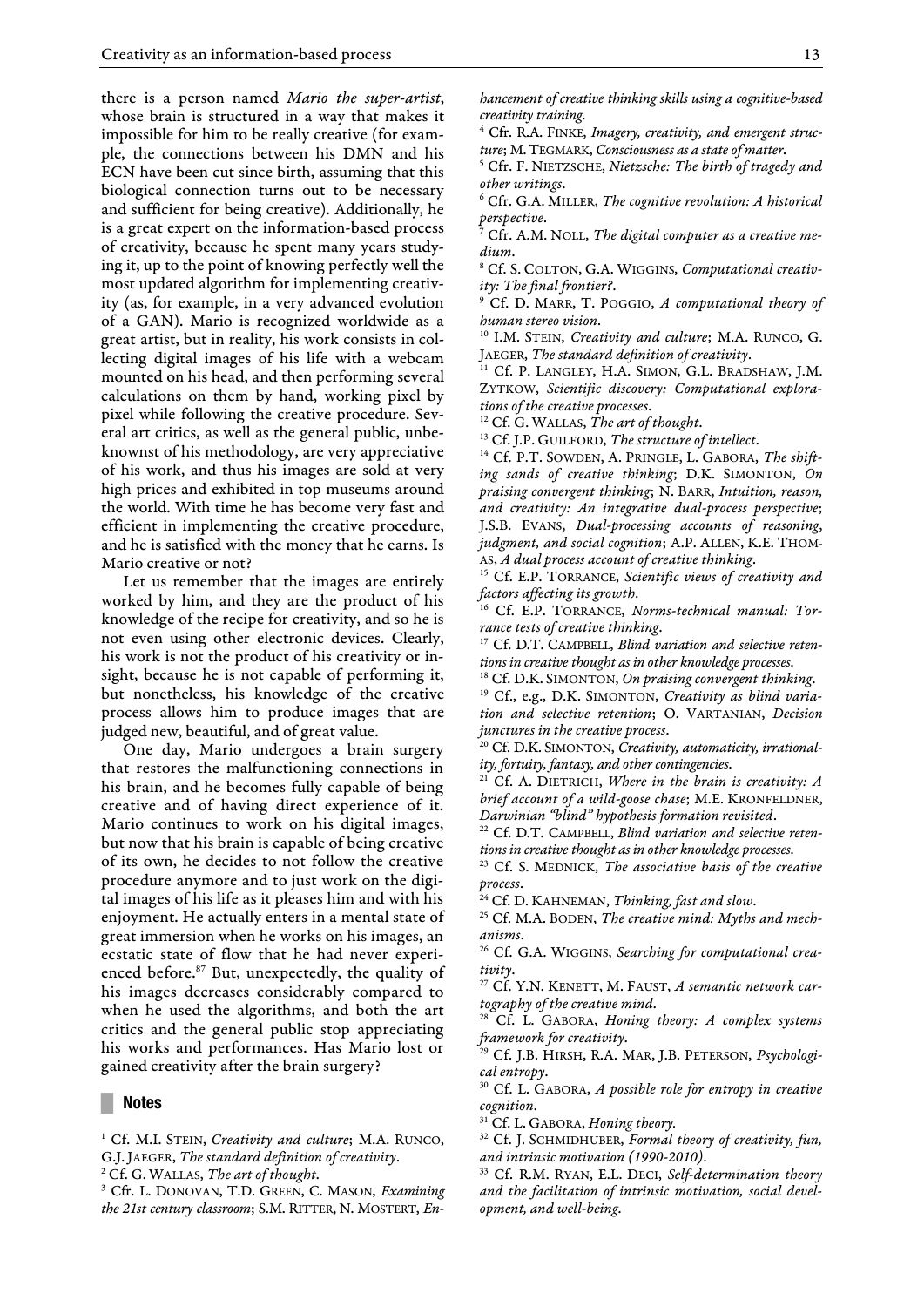<sup>34</sup> Cf. J. SCHMIDHUBER, *Philosophers & futurists, catch up! Response to The Singularity*.

<sup>35</sup> Cf. J.P. GUILFORD, *Creativity: Yesterday, today and tomorrow*.

<sup>36</sup> Cf. D.T. CAMPBELL, *Blind variation and selective retentions in creative thought*; L. GABORA, *Honing theory*; J. SCHMIDHUBER, *Formal theory of creativity, fun, and intrinsic motivation*.

<sup>37</sup> Cf. J.A. PLUCKER, M.A. RUNCO, *The death of creativity measurement has been greatly exaggerated*.

<sup>38</sup> Cf. S.A. MEDNICK, M. MEDNICK, *Remote associates test*. <sup>39</sup> Cf. M.A. RUNCO, S.R. PRITZKER, *Encyclopedia of creativity*.

<sup>40</sup> Cf. D.K. SIMONTON, *On praising convergent thinking*.

<sup>41</sup> Cf. J.P. GUILFORD, *The nature of human intelligence*.

<sup>42</sup> Cf. B. FORTHMANN, C. SZARDENINGS, H. HOLLING, *Understanding the confounding effect of fluency in divergent thinking scores*; P.J. SILVIA, B.P. WINTERSTEIN, J.T. WILLSE, C.M. BARONA, J.T. CRAM, K.I. HESS, J.L. MAR-TINEZ, C.A. RICHARD, *Assessing creativity with divergent thinking tasks*.

<sup>43</sup> Cf. J.A. PLUCKER, M.C. MAKEL, *Assessment of creativity*. In: J.C. KAUFMAN, R.J. STERNBERG (eds.), *The Cambridge handbook of creativity*.

<sup>44</sup> S.H. CARSON, J.B. PETERSON, D.M. HIGGINS, *Reliability, validity, and factor structure of the creative achievement questionnaire*; M. BENEDEK, E. JAUK, M. SOMMER, M. ARENDASY, A.C. NEUBAUER, *Intelligence, creativity, and cognitive control*; J.A. PLUCKER, J.S. RENZULLI, *Psychometric approaches to the study of human creativity*.

<sup>45</sup> For an extensive discussion, cf. A. DIETRICH, *Where in the brain is creativity*; L. GABORA, *Reframing convergent and divergent thought for the 21st century*.

Cf. S. SAID-METWALY, W. VAN DEN NOORTGATE, E. KYNDT, *Methodological issues in measuring creativity*.

<sup>47</sup> Cf. L. ZENG, R.W. PROCTOR, G. SALVENDY, *Can traditional divergent thinking tests be trusted in measuring and predicting real-world creativity?*.

<sup>48</sup> M. BOCCIA, L. PICCARDI, L. PALERMO, R. NORI, M. PALMIERO, *Where do bright ideas occur in our brain?*.

<sup>49</sup> Cf. S. ACAR, M.A. RUNCO, *Assessing associative distance among ideas elicited by tests of divergent thinking*; C.M. ZEDELIUS, C. MILLS, J.M. SCHOOLER, *Beyond subjective judgments*; R.E. BEATY, D.R. JOHNSON, *Automating creativity assessment with SemDis*; J.A. OLSON, J. NAHAS, D. CHMOULEVITCH, S.J. CROPPER, M.E. WEBB, *Naming unrelated words predicts creativity*.

<sup>50</sup> Cf. M.A. WALLACH, N. KOGAN, *Modes of thinking in young children*.

<sup>51</sup> Cf. R.E. BEATY, D.R. JOHNSON, *Automating creativity assessment with SemDis*; Y.N. KENETT, *What can quantitative measures of semantic distance tell us about creativity?*; D.J.P. HEINEN, D.R.JOHNSON, *Semantic distance*.

<sup>52</sup> Cf. R.E. BEATY, D.R. JOHNSON, *Automating creativity assessment with SemDis*; J.A. OLSON, J. NAHAS, D. CHMOULEVITCH, S.J. CROPPER, M.E. WEBB, *Naming unrelated words predicts creativity*.

<sup>53</sup> Cf. A. DIETRICH, *Where in the brain is creativity*; A. ABRAHAM, *The promises and perils of the neuroscience of creativity*; K. SAWYER, *The cognitive neuroscience of creativity*.

<sup>54</sup> Cf. W.J. O'HEARN, A.B. KAUFMAN, J.C. KAUFMAN, *Animal creativity and innovation: An integrated look at the field*.

<sup>55</sup> Cf. E. ALPAYDIN, *Machine learning: The new AI*.

<sup>56</sup> Cf. V. MEKERN, B. HOMMEL, Z. SJOERDS, *Computa-*

*tional models of creativity*.

<sup>57</sup> Cf. A.E. EIBEN, J. SMITH, *From evolutionary computation to the evolution of things*.

<sup>58</sup> Cf. V. MEKERN, B. HOMMEL, Z. SJOERDS, *Computational models of creativity*.

<sup>59</sup> Cf. Y.N. KENETT, M. FAUST, *A semantic network cartography of the creative mind*.

<sup>60</sup> Cf. P.T. SOWDEN, A. PRINGLE, L. GABORA, *The shifting sands of creative thinking*.

<sup>61</sup> Cf. N.Y. KENETT, D. ANAKI, M. FAUST, *Investigating the structure of semantic networks in low and high creative persons*.

<sup>62</sup> Cf. C. RASTELLI, A. GRECO, C. FINOCCHIARO, *Revealing the role of divergent thinking and fluid intelligence in children's semantic memory organization*.

<sup>63</sup> Cf. Y.N. KENETT, O. LEVY, D.Y. KENETT, H.E. STAN-LEY, M. FAUST, S. HAVLIN, *Flexibility of thought in high creative individuals represented by percolation analysis*.

<sup>64</sup> Cf. A.-M.OLTETEANU,Z. FALOMIR,C. FREKSA, *Artificial cognitive systems that can answer human creativity tests*.

<sup>65</sup> Cf. I. KAJIĆ, J. GOSMANN, T.C. STEWART, T. WENNEKERS, C. ELIASMITH, A SPIKING, *Neuron model of word associations for the remote associates test*.

<sup>66</sup> Cf. G.A. WIGGINS, *Searching for computational creativity*; G.A. WIGGINS, *Creativity, information, and consciousness: The information dynamics of thinking*. <sup>67</sup> Cf. B.J. BAARS, *A cognitive theory of consciousness*.

<sup>68</sup> Cf. G.A. WIGGINS, *Creativity, information, and consciousness*.

<sup>69</sup> Cf. I.J. GOODFELLOW, J. POUGET-ABADIE, M. MIRZA, B. XU, D. WARDE-FARLEY, S. OZAIR, A. COURVILLE, Y. BENGIO, *Generative adversarial networks*; J. SCHMID-HUBER, *Generative adversarial networks are special cases of artificial curiosity (1990) and also closely related to predictability minimization (1991)*.

<sup>70</sup> Cf. D.P. KINGMA, M. WELLING, *Auto-encoding variational Bayes*.

<sup>71</sup> Cf. S.J. GERSHMAN, *The generative adversarial brain*.

<sup>72</sup> Cf. V. DUMOULIN, I. BELGHAZI, B. POOLE, O. MASTROPIETRO, A. LAMB, M. ARJOVSKY, A. COURVILLE, *Adversarially learned inference*.

<sup>73</sup> Cf. I.J. GOODFELLOW, J. POUGET-ABADIE, M. MIRZA, B. XU, D. WARDE-FARLEY, S. OZAIR, A. COURVILLE, Y. BENGIO, *Generative adversarial networks*.

<sup>74</sup> Cf., for example, A. BARALE, *Arte e intelligenza artificiale: Be My GAN*; A. HERTZMANN, *Aesthetics of Neural Network Art*.

<sup>75</sup> Cf. S. RAJESWAR, S. SUBRAMANIAN, F. DUTIL, C. PAL, A. COURVILLE, *Adversarial generation of natural language.*

<sup>76</sup> Cf. R. CARTER, *Language and creativity: The art of common talk*; L.-C.YANG, S.Y.CHOU,Y.-H.YANG, *MidiNet: A convolutional generative adversarial network for symbolicdomain music generation*.

<sup>77</sup> Cf. D. HERREMANS, C.-H. CHUAN, E. CHEW, *A functional taxonomy of music generation systems*.

<sup>78</sup> Cf. T. NAGEL, *What is it like to be a bat?*.

<sup>79</sup> Cf. M. TEGMARK, *Consciousness as a state of matter*; G. TONONI, M. BOLY, M. MASSIMINI, C. KOCH, *Integrated information theory*.

<sup>80</sup> Cf. B.J. BAARS, *A cognitive theory of consciousness*.

<sup>81</sup> Cf. V.P. GLĂVEANU, *Creativity and wonder*.

<sup>82</sup> Cf. A. ELPIDOROU, *The good of boredom*.

<sup>83</sup> Cf. B.NANAY, *An experiential account of creativity*.

<sup>84</sup> Cf. A. HILLS, A. BIRD, *Against creativity*.

<sup>85</sup> Cf. W.R.UTTAL, *Dualism: The original sin of cognitivism*.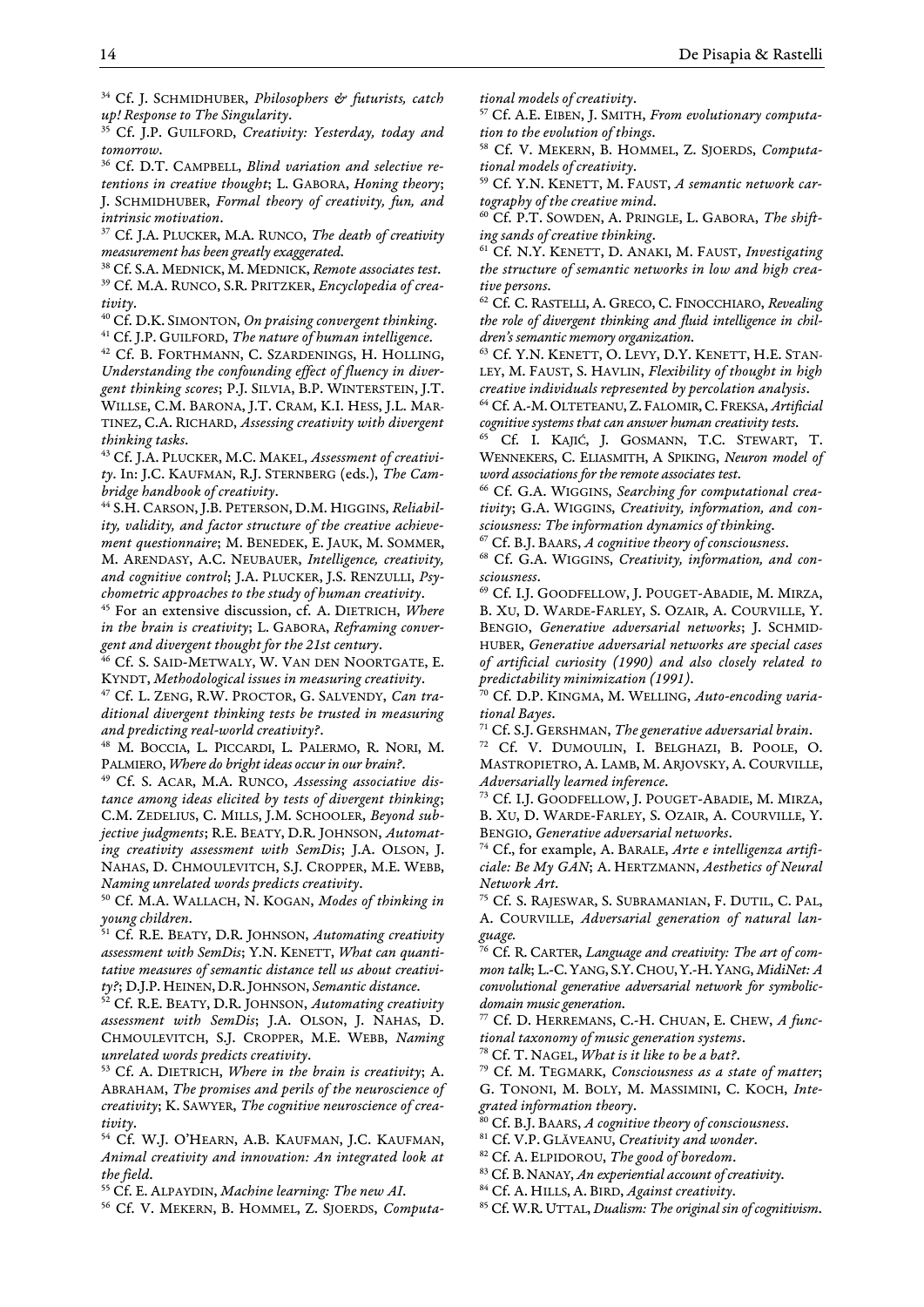<sup>86</sup> Cf. F. JACKSON, *What Mary didn't know*.

<sup>87</sup> Cf. A. HERTZMANN, *Aesthetics of neural network art*.

#### **█ Literature**

- ABRAHAM, A. (2013). *The promises and perils of the neuroscience of creativity*. In: «Frontiers in Human Neuroscience», vol. VII, Art.Nr. 246 – doi: 10.3389/fnhum. 2013.00246.
- ABRAHAM, A. (2016). *The imaginative mind*. In: «Human Brain Mapping», vol. XXXVII, n. 11, pp. 4197-4211.
- ABRAHAM, A. (2018). *The neuroscience of creativity*, Cambridge University Press, Cam-bridge.
- ABRAHAM, A., BEUDT, S., OTT, D.V.M., YVES VON CRAMON, D. (2012). *Creative cognition and the brain: Dissociations between frontal, parietaltemporal and basal ganglia groups*. In: «Brain Research», n. 1482, pp. 55-70.
- ACAR, S., RUNCO, M.A. (2014). *Assessing associative distance among ideas elicited by tests of divergent thinking*. In: «Creative Research Journal», vol. XXVI, n. 2, pp. 229-238.
- ALLEN, A.P., THOMAS, K.E. (2011). *A dual process account of creative thinking*. In: «Journal of Creative Research», vol. XXIII, n. 2, pp. 109-118.
- ALPAYDIN, E. (2016). *Machine learning: The new AI*, MIT Press, Cambridge (MA).
- BAARS, B.J. (1995). *A cognitive theory of consciousness*, Cambridge University Press, Cambridge.
- BARALE, A. (2020). *Arte e intelligenza artificiale: Be My GAN*, Jaca Book, Milan.
- BARR, N. (2018). *Intuition, reason, and creativity: An integrative dual-process perspective*. In: G. PENNYCOOK (ed.), *The new reflectionism in cognitive psychology. Why reason matters*, Routledge, London/New York, pp. 99- 124.
- BEATY, R.E., BENEDEK, M., BARRY KAUFMAN, S., SILVIA, P.J. (2015). *Default and executive network coupling supports creative idea production*. In: «Scientific Reports», vol. V, n. 1, Art.Nr. 10964 – doi: 10.1038/ srep10964.
- BEATY, R.E., CHRISTENSEN, A.P., BENEDEK, M., SILVIA, P.J., SCHACTER, D.L. (2017). *Creative constraints: Brain activity and network dynamics underlying semantic interference during idea production*. In: «Neuroimage», vol. CXLVIII, pp. 189-196.
- BEATY, R.E., JOHNSON, D.R. (2021). *Automating creativity assessment with SemDis: An open platform for computing semantic distance*. In: «Behavior Research Methods», vol. LIII, n. 2, pp. 1-24.
- BEATY, R.E., SELI, P., SCHACTER, D.L. (2019). *Network neuroscience of creative cognition: Mapping cognitive mechanisms and individual differences in the creative brain*. In: «Current Opinions in Behavioral Sciences», vol. XXVII, pp. 22-30.
- BENEDEK, M. (2018). *The neuroscience of creative idea generation*. In: Z. KAPOULA, E. VOLLE, J. RENOULT, M. ANDREATTA (eds.), *Exploring transdisciplinarity in art and sciences*, Springer, Cham, pp. 31-48.
- BENEDEK, M., CHRISTENSEN, A.P., FINK, A., BEATY, R.E. (2019). *Creativity assessment in neuroscience research*. In: «Psychology of Aesthetics, Creativity, and Arts», vol. XIII, n. 2, pp. 218-226.
- BENEDEK, M., FINK, A. (2019). *Toward a neurocognitive framework of creative cognition: The role of memory, attention, and cognitive control*. In: «Current Opinions in
- BENEDEK, M., JAUK, E., SOMMER, M., ARENDASY, M., NEUBAUER, A.C. (2014). *Intelligence, creativity, and cognitive control: The common and differential involvement of executive functions in intelligence and creativity*. In: «Intelligence», vol. XLVI, pp. 73-83.
- BOCCIA, M., PICCARDI, L., PALERMO, L., NORI, R., PALMI-ERO, M. (2015). *Where do bright ideas occur in our brain? Meta-analytic evidence from neuroimaging studies of domain-specific creativity*. In: «Frontiers in Psychology», vol. VI, Art.Nr. 1195 – doi: 10.3389/fpsyg.2015.01195.
- BODEN, M.A. (2004). *The creative mind: Myths and mechanisms*, Routledge, London/ New York, 2nd edition.
- CAMPBELL, D.T. (1960). *Blind variation and selective retentions in creative thought as in other knowledge processes*. In: «Psychological Review», vol. LXVII, n. 6, pp. 380-400.
- CARSON, S.H., PETERSON, J.B., HIGGINS, D.M. (2005). *Reliability, validity, and factor structure of the creative achievement questionnaire*. In: «Creativity Research Journal», vol. XVII, n. 1, pp. 37-50.
- CARTER, R. (2016). *Language and creativity: The art of common talk*, Routledge, London/New York, 2nd edition.
- CHRYSIKOU, E.G. (2019). *Creativity in and out of (cognitive) control*. In: «Current Opinion in Behavioral Sciences», vol. XXVII, pp. 94-99.
- COLTON, S., WIGGINS, G.A. (2012). *Computational creativity: The final frontier?*. In: «Frontiers in Artificial Intelligence and Applications», n. 242, 2012, pp 21-26.
- DE PISAPIA, N., BACCI, F., PARROTT, D., MELCHER, D. (2016). *Brain networks for visual creativity: A functional connectivity study of planning a visual artwork*. In: «Scientific Reports», vol. VI, n. 1, Art.Nr. 39185 – doi: 10.1038/srep39185.
- DIETRICH, A. (2019). *Where in the brain is creativity: A brief account of a wild-goose chase*. In: «Current Opinions in Behavioral Sciences», vol. XXVII, pp. 36-39.
- DIETRICH, A., KANSO, R. (2010). *A review of EEG, ERP, and neuroimaging studies of creativity and insight*. In: «Psychological Bulletin», vol. CXXXVI, n. 5, pp. 822-848.
- DONOVAN,L.,GREEN,T.D.,MASON, C. (2014). *Examining the 21st century classroom: Developing an innovation configuration map*. In: «Journal of education and Computational Research», vol. L, n. 2, pp. 161-178.
- DUMOULIN, V., BELGHAZI, I., POOLE, B., MASTROPIETRO, O., LAMB, A., ARJOVSKY, M., COURVILLE, A. (2017). *Adversarially learned inference*, ArXiv160600704.
- EIBEN, A.E., SMITH, J. (2015). *From evolutionary computation to the evolution of things*. In: «Nature», vol. DXXI, n. 7553, pp. 476-482.
- ELPIDOROU, A. (2018). *The good of boredom*. In: «Philosophical Psychology», vol. XXXI, n. 3, pp. 323-351.
- ERHARD, K., KESSLER, F., NEUMANN, N., ORTHEIL, H.- J., LOTZE, M. (2014). *Professional training in creative writing is associated with enhanced fronto-striatal activity in a literary text continuation task*. In: «NeuroImage», vol. C, pp. 15-23.
- EVANS, J.S.B. (2008). *Dual-processing accounts of reasoning*, *judgment, and social cognition*. In: «Annual Review of Psychology», vol. LIX, pp. 255-278.
- FINK, A., BENEDEK, M. (2014). *EEG alpha power and creative ideation*. In: «Neuroscience and Biobehavioral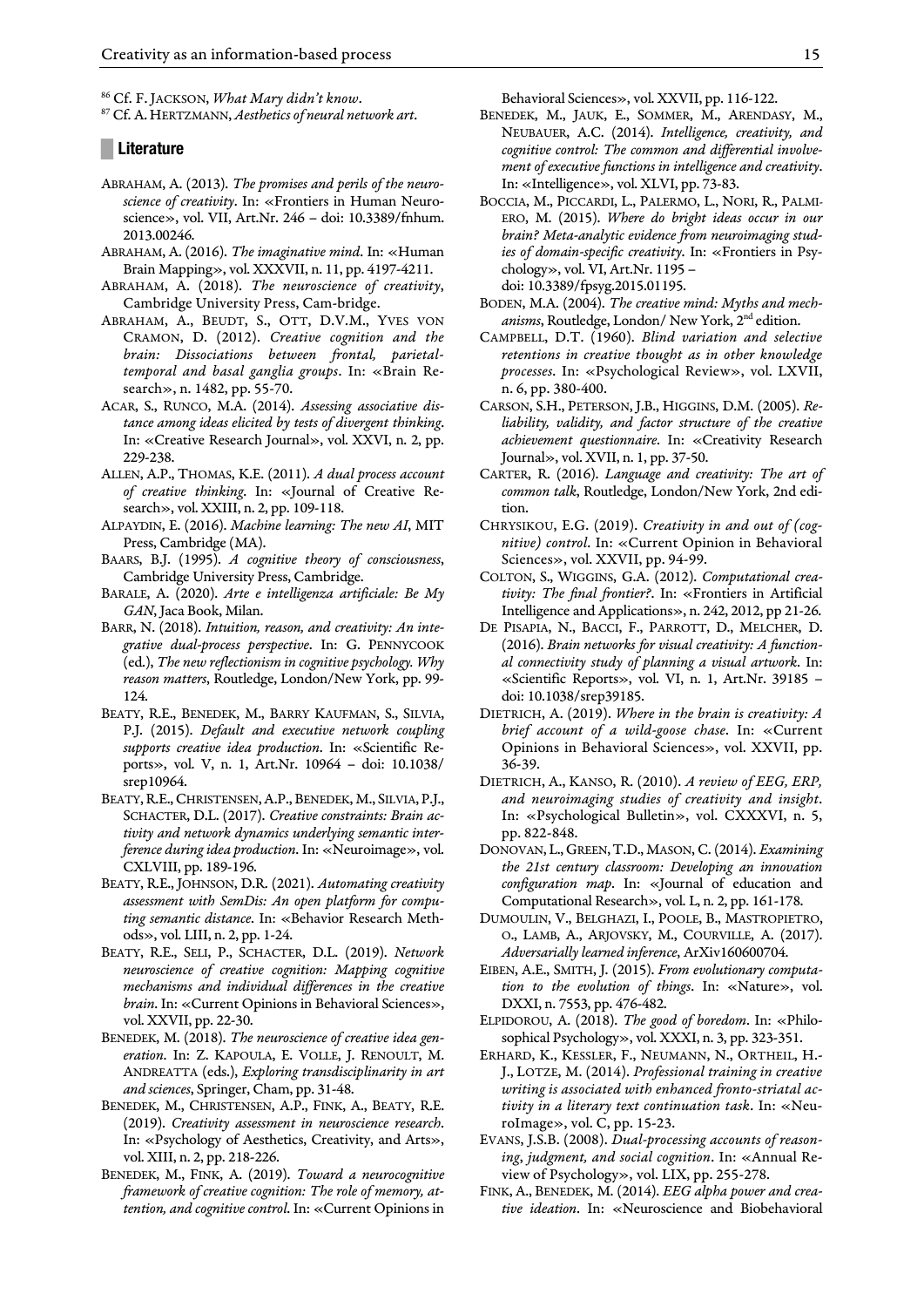Review», vol. XLIV, n. 100, pp. 111-123.

- FINK, A., BENEDEK, M., GRABNER, R., STAUDT, B., NEUBAUER, A. (2007). *Creativity meets neuroscience: Experimental tasks for the neuroscientific study of creative thinking*. In: «Methods», vol. XLII, n. 1, pp. 68-76.
- FINK, A., ROMINGER, C., BENEDEK, M., PERCHTOLD, C.M., PAPOUSEK, I., WEISS, E.M., SEIDEL, A., MEM-MERT, D. (2018). *EEG alpha activity during imagining creative moves in soccer decision-making situations*. In: «Neuropsychologia», vol. CXIV, pp. 118-124.
- FINKE, R.A. (1996). *Imagery, creativity, and emergent structure*. In: «Consciousness and Cognition», vol. V, n. 3, pp. 381-393.
- FORTHMANN, B., SZARDENINGS, C., HOLLING, H. (2020). *Understanding the confounding effect of fluency in divergent thinking scores: Revisiting average scores to quantify artifactual correlation*. In: «Psychology of Aesthetics, Creativity, and Arts», vol. XIV, n. 1, pp. 94-112.
- GABORA, L. (2016). *A possible role for entropy in creative cognition*. In: *Proceedings of the 3rd International. Electronic Conference on Entropy and its Applications* – doi: 10.3390/ecea-3-E001.
- GABORA, L. (2017). *Honing theory: A complex systems framework for creativity*. In: «Nonlinear Dynamics, Psychology, and Life Sciences», vol. XXI, n. 1, pp. 35-88.
- GABORA, L. (2019). *Reframing convergent and divergent thought for the 21st century*. In: A. GOEL,C. SEIFERT,C. FRESKA (eds.), *Proceedings of 41st Annual Meeting of the Cognitive Science Society*, The Cognitive Science Society Press, Austin (TX), pp. 1794-1800.
- GERSHMAN, S.J. (2019). *The generative adversarial brain*. In: «Frontiers in Artificial Intelligence», vol. II, Art.Nr. 18 – doi: 10.3389/frai.2019.00018
- GLĂVEANU, V.P. (2019). *Creativity and wonder*. In: «Journal of Creative Behavior», vol. LIII, n. 2, pp. 171-177.
- GOLLAND, Y., BENTIN, S., GELBARD, H., BENJAMINI, Y., HELLER, R. NIR, Y., HASSON, U., MALACH, R. (2007). *Extrinsic and intrinsic systems in the posterior cortex of the human brain revealed during natural sensory stimulation*. In: «Cerebral Cortex», vol. XVII, n. 4, pp. 766-777.
- GONEN-YAACOVI, G., DE SOUZA, L.C., LEVY, R., URBAN-SKI, M., JOSSE, G., VOLLE, E. (2013). *Rostral and caudal prefrontal contribution to creativity: A metaanalysis of functional imaging data*. In: «Frontiers in Human Neuroscience», vol. VII, Art.Nr. 465 - 10.3389/fnhum.2013.00465.
- GOODFELLOW,I.J., POUGET-ABADIE,J., MIRZA, M.,XU, B., WARDE-FARLEY, D., OZAIR, S., COURVILLE, A., BEN-GIO, Y. (2014). *Generative adversarial networks*, ArXiv14062661.
- GUILFORD, J.P. (1956). *The structure of intellect*. In: «Psychological Bulletin», vol. LIII, n. 4, pp. 267-293.
- GUILFORD, J.P. (1967). *Creativity: Yesterday, today and tomorrow*. In: «Journal of Creative Behavior», vol. I, n. 1 pp. 3-14.
- GUILFORD, J.P. (1967). *The nature of human intelligence*, McGraw-Hill, New York.
- HAO, N., KU, Y., LIU, M., HU, Y., BODNER, M., GRABNER, R.H., FINK, A. (2016). *Reflection enhances creativity: Beneficial effects of idea evaluation on idea generation*. In: «Brain and Cognition», vol. CIII, n. 1, pp. 30-37.

HEINEN, D.J.P., JOHNSON, D.R. (2018). *Semantic distance:* 

*An automated measure of creativity that is novel and appropriate*. In: «Psychology of Aesthetics, Creativity, and Arts», vol. XII, n. 2, pp. 144-156.

- HERREMANS, D., CHUAN, C.-H., CHEW, E. (2017). *A functional taxonomy of music generation systems*. In: «ACM Computing Survey», vol. L, n. 5, pp. 1-30.
- HERTZMANN, A. (2019). *Aesthetics of neural network art*, *ArXiv Prepr. ArXiv190305696.*
- HILLS, A., BIRD, A. (2019). *Against creativity*. In: «Philosophy and Phenomenological Research», vol. XCIX, n. 3, pp. 694-713.
- HIRSH, J.B., MAR, R.A., PETERSON, J.B. (2012). *Psychological entropy: A framework for understanding uncertainty-related anxiety*. In: «Psychological Review», vol. CXIX, n. 2, p. 304-320.
- HOWARD-JONES, P.A., BLAKEMORE, S.-J., SAMUEL, E.A., SUMMERS, I.R., CLAXTON, G. (2005). *Semantic divergence and creative story generation: An FMRI investigation*. In: «Cognitive Brain Research», vol. XXV, n. 1, pp. 240-250.
- JACKSON, F. (1986). *What Mary didn't know*. In: «The Journal of Philosophy», vol. LXXXIII, n. 5, pp. 291- 295.
- JUNG, R.E. (2013). *The structure of creative cognition in the human brain*. In: «Frontiers in Human Neuroscience», vol. VII, Art.Nr. 330 – doi: 10.3389/ fnhum.2013.00330.
- KAHNEMAN, D. (2011). *Thinking, fast and slow*, Ferrar, Straus and Giroux, New York.
- KAJIĆ, I., GOSMANN, J., STEWART, T.C., WENNEKERS, T., ELIASMITH, C., SPIKING, A. (2017). *Neuron model of word associations for the remote associates test*. In: «Frontiers in Psychology», vol. VIII, Art.Nr. 99 – doi: 10.3389/fpsyg.2017.00099.
- KENETT, N.Y., ANAKI, D., FAUST, M. (2014). *Investigating the structure of semantic networks in low and high creative persons*. In: «Frontiers in Human Neuroscience», vol. VIII, Art.Nr.407 –

doi 10.3389/fnhum.2014.00407.

- KENETT, Y.N. (2019). *What can quantitative measures of semantic distance tell us about creativity?*. In: «Current Opinions in Behavioral Sciences», vol. XXVII, pp. 11-16.
- KENETT, Y.N., FAUST, M. (2019). *A semantic network cartography of the creative mind*. In: «Trends in Cognitive Sciences», vol. XXIII, n. 4, pp. 271-274.
- KENETT, Y.N., LEVY, O., KENETT, D.Y., STANLEY, H.E., FAUST, M., HAVLIN, S. (2018). *Flexibility of thought in high creative individuals represented by percolation analysis*. In: «Proceedings of the National Academy of Sciences», vol. CXV, n. 5, pp. 867-872.
- KINGMA, D.P., WELLING, M. (2014). *Auto-encoding variational Bayes*, ArXiv13126114.
- KOESTLER, A. (1964). *The act of creation*, Arkana, New York.
- KRONFELDNER, M.E. (2010). *Darwinian "blind" hypothesis formation revisited*. In: «Synthese», vol. CLXXV, n. 2, pp. 193-218.
- LANGLEY, P., SIMON, H.A., BRADSHAW, G.L., ZYTKOW, J.M. (1987). *Scientific discovery: Computational explorations of the creative processes*, MIT Press, Cambridge (MA).
- LI, J., ZHANG, D., LIANG, A., LIANG, B., WANG, Z., CAI, Y., GAO, M., GAO, Z., CHANG, S., JIAO, B., HUANG, R., LIU, M. (2017). *High transition frequencies of dynamic functional connectivity states in the creative*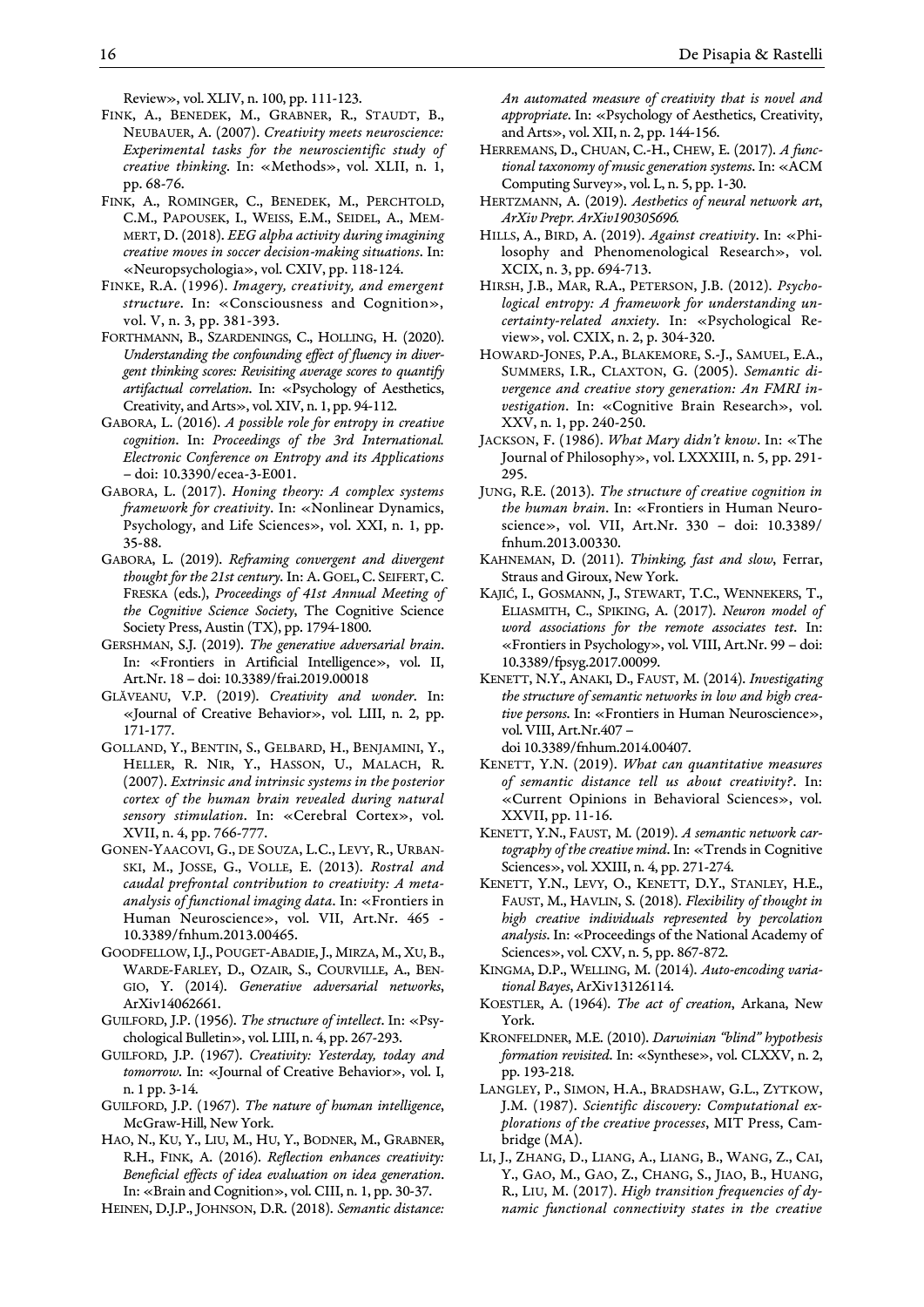*brain*. In: «Scientific Reports», vol. VII, n. 1, Art. Nr. 46072.

- MARR, D., POGGIO, T. (1979). *A computational theory of human stereo vision*. In: «Proceedings of the Royal Society of London – Biological Sciences B», vol. CCIV, n. 1156, pp. 301-328.
- MEDNICK, S. (1962). *The associative basis of the creative process*. In: «Psychological Review», vol. LXIX, n. 3, pp. 220-232.
- MEDNICK, S.A., MEDNICK, M. (1971). *Remote associates test: Examiner's manual*, Mifflin, Houghton.
- MEKERN, V., HOMMEL, B., SJOERDS, Z. (2019). *Computational models of creativity: A review of single-process and multi-process recent approaches to demystify creative cognition*. In: «Current Opinions in Behavioral Sciences», vol. XXVII, pp. 47-54.
- MILLER, G.A. (2003). *The cognitive revolution: A historical perspective*. In: «Trends in Cognitive Sciences», vol. VII, n. 3, pp. 141-144.
- NAGEL, T. (1974). *What is it like to be a bat?*. In: «The Philosophical Review», vol. LXXXIII, n. 4, pp. 435- 450.
- NANAY, B. (2014). *An experiential account of creativity*. In: E. PAUL, S.B. KAUFMAN (eds.), *The philosophy of creativity*, pp. 17-35.
- NIETZSCHE, F. (1999). *Nietzsche: The birth of tragedy and other writings*, edited by R. GEUSS, R. SPEIRS, Cambridge University Press, Cambridge (ed. or. *Die Geburt der Tragödie oder Griechentum und Pessimismus*, E.W. Fritzsch, Leipzig 1886).
- NOLL, A.M. (1967). *The digital computer as a creative medium*. In: «IEEE Spectrum», vol. IV, n. 10, pp. 89-95.
- O'HEARN, W.J., KAUFMAN, A.B., KAUFMAN, J.C. (2015). *Animal creativity and innovation: An integrated look at the field*. In: A.B. KAUFMAN, J.C. KAUFMAN (eds.), *Animal creativity and innovation*, Elsevier, Amsterdam/New York, pp. 501-505.
- OLSON, J.A., NAHAS, J., CHMOULEVITCH, D., CROPPER, S.J., WEBB, M.E. (2021). *Naming unrelated words predicts creativity*. In: «Proceedings of the National Academy of Sciences», vol. CXVIII, n. 25, Art. Nr. 2022340118 – doi: 10.1073/pnas.2022340118.
- OLTETEANU, A.M., FALOMIR, Z., FREKSA, C. (2018). *Artificial cognitive systems that can answer human creativity tests: An approach and two case studies*. In: «IEEE Transactions on Cognitive and Developmental Systems», vol. X, n. 2, pp. 469-475.
- PINHO, A.L., DE MANZANO, O., FRANSSON, P., ERIKS-SON, H., ULLEN, F. (2014). *Connecting to create: Expertise in musical improvisation is associated with increased functional connectivity between premotor and prefrontal areas*. In: «Journal of Neuroscience», vol. XXXIV, n. 18, pp. 6156-6163.
- PLUCKER, J.A., MAKEL, M.C. (2010). *Assessment of creativity*. In: J.C. KAUFMAN, R.J. STERNBERG (eds.), *The Cambridge handbook of creativity*, Cambridge University Press, Cambridge, pp. 48-73.
- PLUCKER, J.A., RENZULLI, J.S. (1999). *Psychometric approaches to the study of human creativity*. In: R.J. STERNBERG (ed.), *Handbook of creativity*, Cambridge University Press, Cambridge, pp. 35-61.
- PLUCKER, J.A., RUNCO, M.A. (1998). *The death of creativity measurement has been greatly exaggerated: Current issues, recent advances, and future directions in creativity assessment*. In: «Roeper Review», vol.

XXI, n. 1, pp. 36-39.

- RAJESWAR, S., SUBRAMANIAN, S., DUTIL, F., PAL, C., COURVILLE, A. (2017). *Adversarial generation of natural language*, ArXiv170510929*.*
- RASTELLI, C., GRECO, A., FINOCCHIARO, C. (2020). *Revealing the role of divergent thinking and fluid intelligence in children's semantic memory organization*. In: «Journal of Intelligence», vol. VIII, n. 4, Art.Nr.443 – doi: 10.3390/jintelligence8040043.
- RITTER, S.M., MOSTERT, N. (2017). *Enhancement of creative thinking skills using a cognitive-based creativity training*. In: «Journal of Cognitive Enhancement», vol. I, n. 3, pp. 243-253.
- RUNCO, M.A., JAEGER, G.J. (2012). *The standard definition of creativity*. In: «Creativity research Journal», vol. XXIV, 1, pp. 92-96.
- RUNCO, M.A., PRITZKER, S.R. (2020). *Encyclopedia of creativity,* Academic Press, New York.
- RYAN, R.M., DECI, E.L. (2000). *Self-determi-nation theory and the facilitation of intrinsic motivation, social development, and well-being*. In: «American Psychologist», vol. LV, n. 1, pp. 68-78.
- SAID-METWALY, S., VAN DEN NOORTGATE, W., KYNDT, E. (2017). *Methodological issues in measuring creativity: A systematic literature review*. In: «Creativity Theories – Research - Applications», vol. IV, n. 2, pp. 276-301.
- SAWYER, K. (2011). *The cognitive neuroscience of creativity: A critical Review*. In: «Creativity Research Journal», vol. XXIII, n. 2, pp. 137-154.
- SCHMIDHUBER, J. (2010). *Formal theory of creativity, fun, and intrinsic motivation (1990-2010)*. In: «IEEE Transactions on Autonomous Mental Development», vol. II, n. 3, pp. 230-247.
- SCHMIDHUBER, J. (2012). *Philosophers & futurists, catch up! Response to The Singularity*. In: «Journal of Consciousness Studies», vol. XIX, n. 1-2, pp. 173-182.
- SCHMIDHUBER, J. (2020). *Generative adversarial networks are special cases of artificial curiosity (1990) and also closely related to predictability minimization (1991)*. In: «Neural Network», vol. CXXVII, 2020, pp. 58-66.
- SCHWAB, D., BENEDEK, M., PAPOUSEK, I., WEISS, E.M., FINK, A. (2014). *The time-course of EEG alpha power changes in creative ideation*. In: «Frontiers in Human Neuroscience», vol. VIII, Art.Nr 310 – doi: 10.3389/fnhum.2014.00310.
- SHI, L., BEATY, R.E., CHEN, Q., SUN, J., WEI, D., YANG, W., QIU, J. (2020). *Brain entropy is associated with divergent thinking*. In: «Cerebral Cortex», vol. XXX, n. 2, pp. 708-717.
- SILVIA, P.J., WINTERSTEIN, B.P., WILLSE, J.T., BARONA, C.M., CRAM, J.T., HESS, K.I., MARTINEZ, J.L., RICH-ARD, C.A. (2008). *Assessing creativity with divergent thinking tasks: Exploring the reliability and validity of new subjective scoring methods*. In: «Psychology of Aesthetics, Creativity, and Arts», vol. II, n. 2, pp. 68-85.
- SIMONTON, D.K. (1999). *Creativity as blind variation and selective retention: Is the creative process darwin*ian?. In: «Psychological Inquiry», vol. 10, n. 4, pp. 309-328.
- SIMONTON, D.K. (2015). *On praising convergent thinking: Creativity as blind variation and selective retention*. In: «Creative Research Journal», vol. XXVII, n. 3, pp. 262-270.

SIMONTON, D.K. (2016). *Creativity, automaticity, irra-*